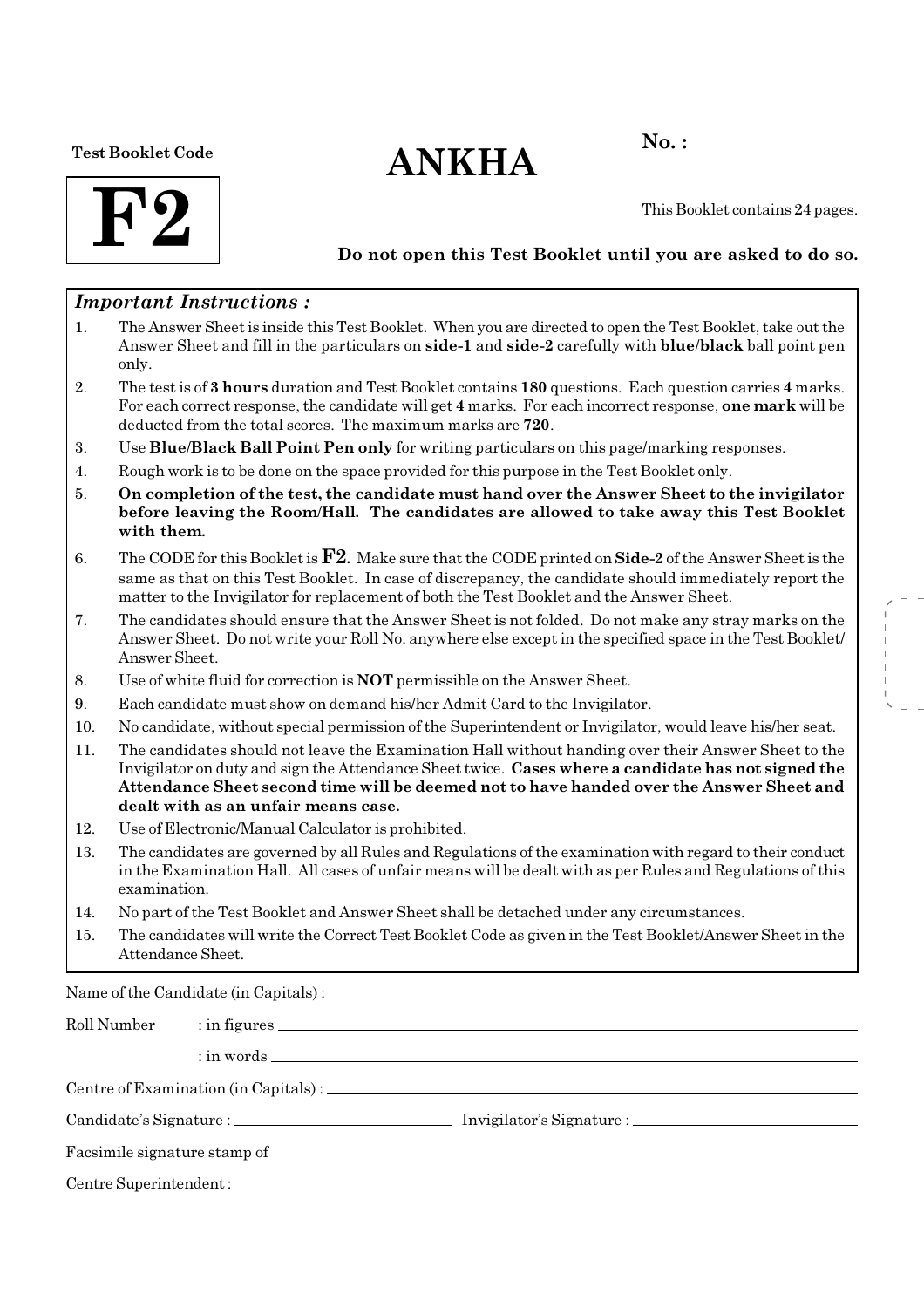| ${\bf F2}$<br>$\sim$ | റ |
|----------------------|---|

| Name the enzyme that facilitates opening of $DNA$ |  |
|---------------------------------------------------|--|
| helix during transcription.                       |  |

- (1) DNA polymerase
- (2) RNA polymerase
- (3) DNA ligase
- (4) DNA helicase
- 2. Which of the following would help in prevention of diuresis ?
	- (1) Atrial natriuretic factor causes vasoconstriction
	- (2) Decrease in secretion of renin by JG cells
	- (3) More water reabsorption due to undersecretion of ADH
	- (4) Reabsorption of Na<sup>+</sup> and water from renal tubules due to aldosterone
- 3. Meiotic division of the secondary oocyte is completed :
	- (1) After zygote formation
	- (2) At the time of fusion of a sperm with an ovum
	- (3) Prior to ovulation
	- (4) At the time of copulation
- 4. Match the following concerning essential elements and their functions in plants :
	- (a) Iron (i) Photolysis of water
	- (b) Zinc (ii) Pollen germination
	- (c) Boron (iii) Required for chlorophyll biosynthesis
	- (d) Manganese (iv) IAA biosynthesis Select the correct option :

|                   | ~~~~~~~~~~~~~~~~~~~~ |                        |      |          |
|-------------------|----------------------|------------------------|------|----------|
|                   | (a)                  | (b)                    | (c)  | (d)      |
| (1)               | (iii)                | (iv)                   | (ii) | $\rm(i)$ |
| (2)               | (iv)                 | $\rm \scriptstyle (i)$ | (ii) | (iii)    |
| (3)               | (ii)                 | $\rm \scriptstyle (i)$ | (iv) | (iii)    |
| $\left( 4\right)$ | (iv)                 | (iii)                  | (ii) | $\rm(i)$ |

- 5. Which of the following pairs is of unicellular algae ?
	- (1) Anabaena and Volvox
	- (2) Chlorella and Spirulina
	- (3) Laminaria and Sargassum
	- (4) Gelidium and Gracilaria
- 6. The oxygenation activity of RuBisCo enzyme in photorespiration leads to the formation of :
	- (1) 1 molecule of 6-C compound
	- (2) 1 molecule of 4-C compound and 1 molecule of 2-C compound
	- (3) 2 molecules of 3-C compound
	- (4) 1 molecule of 3-C compound

7. Match the following columns and select the correct option.

|                            | correct option.       |                |       |       |                                                    |
|----------------------------|-----------------------|----------------|-------|-------|----------------------------------------------------|
|                            | Column-I              |                |       |       | Column - II                                        |
| (a)                        | Eosinophils           |                |       | (i)   | Immune response                                    |
| (b)                        | Basophils             |                |       | (ii)  | Phagocytosis                                       |
| $\left( \mathrm{c}\right)$ |                       | Neutrophils    |       | (iii) | Release                                            |
|                            |                       |                |       |       | histaminase,                                       |
|                            |                       |                |       |       | destructive                                        |
|                            |                       |                |       |       | enzymes                                            |
| (d)                        |                       | Lymphocytes    |       | (iv)  | Release granules                                   |
|                            |                       |                |       |       | containing                                         |
|                            |                       |                |       |       | histamine                                          |
|                            | (a)                   | (b)            | (c)   | (d)   |                                                    |
| (1)                        | (i)                   | (ii)           | (iv)  | (iii) |                                                    |
| (2)                        | (ii)                  | (i)            | (iii) | (iv)  |                                                    |
| (3)                        | (iii)                 | (iv)           | (ii)  | (i)   |                                                    |
| (4)                        | (iv)                  | (i)            | (ii)  | (iii) |                                                    |
|                            |                       |                |       |       |                                                    |
|                            | correct option.       |                |       |       | Match the following columns and select the         |
|                            |                       | Column-I       |       |       | Column-II                                          |
| (a)                        | Placenta              |                |       | (i)   | Androgens                                          |
| (b)                        |                       | Zona pellucida |       | (ii)  | Human Chorionic                                    |
|                            |                       |                |       |       | Gonadotropin                                       |
|                            |                       |                |       |       | (hCG)                                              |
| $\left( \mathrm{c}\right)$ | glands                | Bulbo-urethral |       | (iii) | Layer of the ovum                                  |
| (d)                        |                       | Leydig cells   |       | (iv)  | Lubrication of the                                 |
|                            |                       |                |       |       | Penis                                              |
|                            | (a)                   | (b)            | (c)   | (d)   |                                                    |
| (1)                        | (iii)                 | (ii)           | (iv)  | (i)   |                                                    |
| (2)                        | (ii)                  | (iii)          | (iv)  | (i)   |                                                    |
| (3)                        | (iv)                  | (iii)          | (i)   | (ii)  |                                                    |
| (4)                        | (i)                   | (iv)           | (ii)  | (iii) |                                                    |
|                            | one within the other: |                |       |       | The plant parts which consist of two generations - |
| (a)                        |                       |                |       |       | Pollen grains inside the anther                    |

- (b) Germinated pollen grain with two male gametes
- (c) Seed inside the fruit
- (d) Embryo sac inside the ovule
- $(1)$   $(c)$  and  $(d)$
- $(2)$   $(a)$  and  $(d)$
- $(3)$   $(a)$  only
- (4) (a), (b) and (c)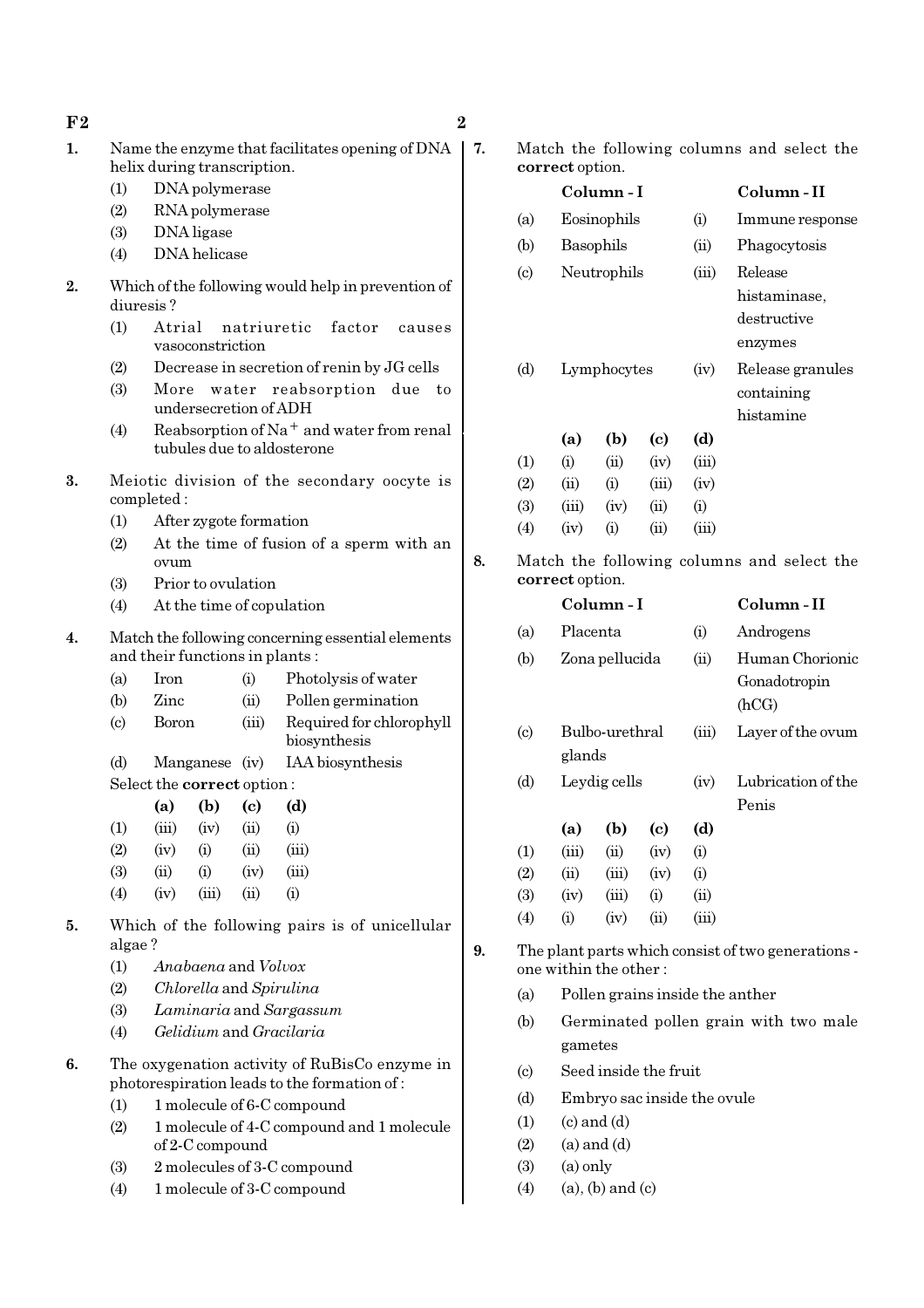- 10. Which of the following statements about inclusion | 16. bodies is incorrect ?
	- (1) They lie free in the cytoplasm.
	- (2) These represent reserve material in cytoplasm.
	- (3) They are not bound by any membrane.
	- (4) These are involved in ingestion of food particles.
- 11. Strobili or cones are found in :
	- (1) Marchantia
	- (2) Equisetum
	- (3) Salvinia
	- (4) Pteris
- 12. Montreal protocol was signed in 1987 for control of :
	- (1) Release of Green House gases
	- (2) Disposal of e-wastes
	- (3) Transport of Genetically modified organisms from one country to another
	- (4) Emission of ozone depleting substances
- 13. Which of the following statements is correct ?
	- (1) Adenine pairs with thymine through three H-bonds.
	- (2) Adenine does not pair with thymine.
	- (3) Adenine pairs with thymine through two H-bonds.
	- (4) Adenine pairs with thymine through one H-bond.
- 14. The body of the ovule is fused within the funicle at :
	- (1) Nucellus
	- (2) Chalaza
	- (3) Hilum
	- (4) Micropyle
- 15. The sequence that controls the copy number of the linked DNA in the vector, is termed :
	- (1) Palindromic sequence
	- (2) Recognition site
	- (3) Selectable marker
	- (4) Ori site
- Identify the wrong statement with regard to Restriction Enzymes.
	- (1) They are useful in genetic engineering.
	- (2) Sticky ends can be joined by using DNA ligases.
	- (3) Each restriction enzyme functions by inspecting the length of a DNA sequence.
	- (4) They cut the strand of DNA at palindromic sites.
- 17. The product(s) of reaction catalyzed by nitrogenase in root nodules of leguminous plants is/are :
	- (1) Ammonia and oxygen
	- (2) Ammonia and hydrogen
	- (3) Ammonia alone
	- (4) Nitrate alone
- 18. In light reaction, plastoquinone facilitates the transfer of electrons from :
	- $(1)$  PS-I to NADP<sup>+</sup>
	- (2) PS-I to ATP synthase
	- (3) PS-II to  $\text{Cytb}_6\text{f}$  complex
	- (4) Cytb<sub>6</sub>f complex to PS-I
- 19. Which of the following hormone levels will cause release of ovum (ovulation) from the graffian follicle ?
	- (1) Low concentration of LH
	- (2) Low concentration of FSH
	- (3) High concentration of Estrogen
	- (4) High concentration of Progesterone
- 20. The first phase of translation is :
	- (1) Aminoacylation of tRNA
	- (2) Recognition of an anti-codon
	- (3) Binding of mRNA to ribosome
	- (4) Recognition of DNA molecule
- 21. The roots that originate from the base of the stem are :
	- (1) Prop roots
	- (2) Lateral roots
	- (3) Fibrous roots
	- (4) Primary roots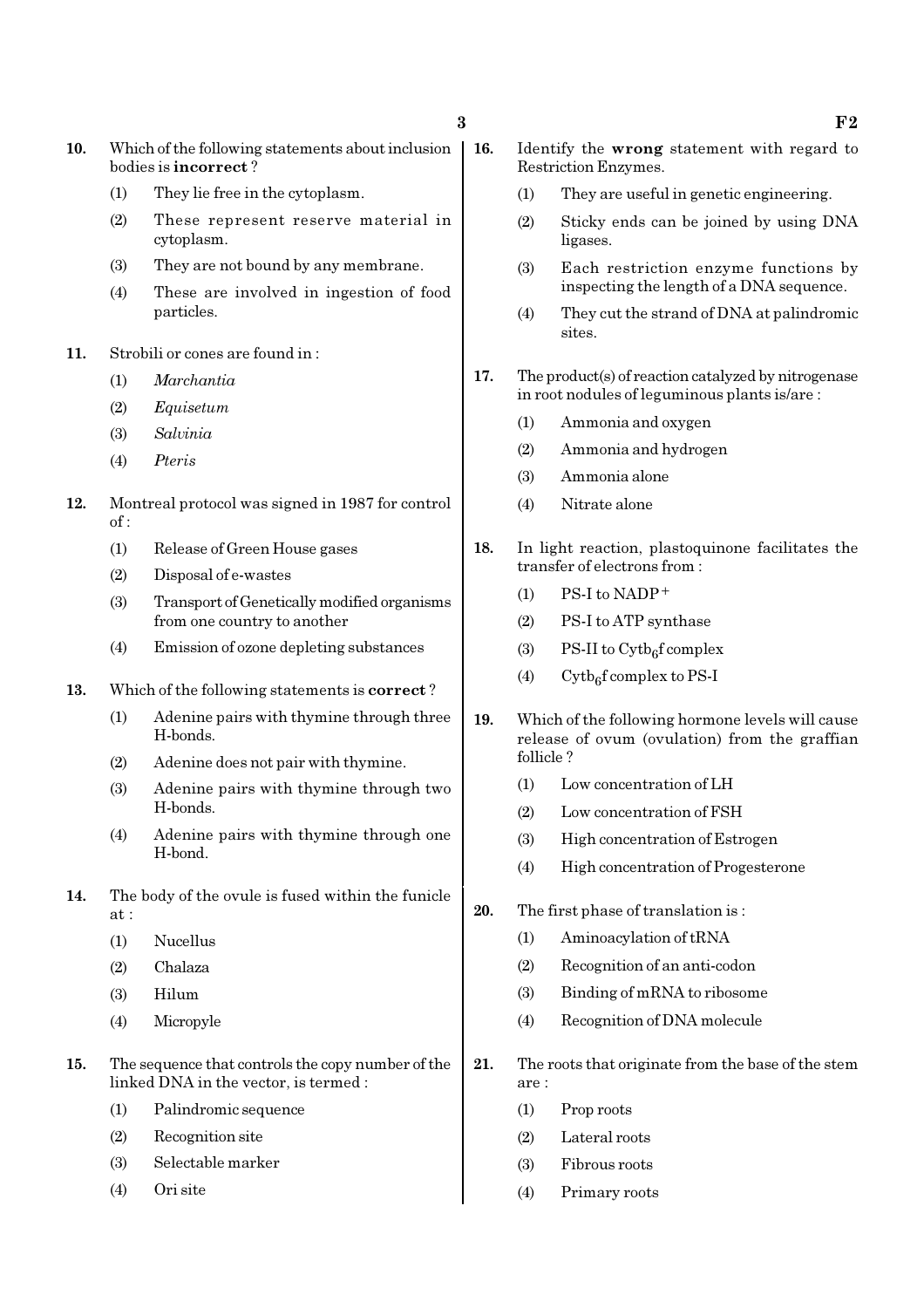### $F2 \hspace{0.2cm} 4$

- 22. Identify the wrong statement with reference to transport of oxygen.
	- (1) Higher  $H^+$  conc. in alveoli favours the formation of oxyhaemoglobin.
	- (2) Low  $pCO_2$  in alveoli favours the formation of oxyhaemoglobin.
	- (3) Binding of oxygen with haemoglobin is mainly related to partial pressure of  $\mathrm{O}_2$ .
	- (4) Partial pressure of  $CO_2$  can interfere with  $O_2$  binding with haemoglobin.
- 23. In gel electrophoresis, separated DNA fragments can be visualized with the help of :
	- (1) Acetocarmine in UV radiation
	- (2) Ethidium bromide in infrared radiation
	- (3) Acetocarmine in bright blue light
	- (4) Ethidium bromide in UV radiation
- 24. The enzyme enterokinase helps in conversion of :
	- (1) caseinogen into casein
	- (2) pepsinogen into pepsin
	- (3) protein into polypeptides
	- (4) trypsinogen into trypsin
- 25. Experimental verification of the chromosomal theory of inheritance was done by :
	- (1) Boveri
	- (2) Morgan
	- (3) Mendel
	- (4) Sutton
- 26. According to Robert May, the global species diversity is about :
	- (1) 50 million
	- (2) 7 million
	- (3) 1.5 million
	- (4) 20 million
- 
- 27. Match the organism with its use in biotechnology. (a) Bacillus (i) Cloning vector thuringiensis (b) Thermus (ii) Construction of aquaticus first rDNA molecule (c) Agrobacterium (iii) DNA polymerase tumefaciens (d) Salmonella (iv) Cry proteins typhimurium Select the correct option from the following : (a) (b) (c) (d)  $(1)$   $(iii)$   $(ii)$   $(iv)$   $(i)$  $(2)$   $(iii)$   $(iv)$   $(i)$   $(ii)$  $(3)$   $(ii)$   $(iv)$   $(iii)$   $(i)$  $(4)$   $(iv)$   $(iii)$   $(i)$   $(ii)$ 28. Identify the correct statement with regard to  $G_1$  phase (Gap 1) of interphase. (1) Cell is metabolically active, grows but does not replicate its DNA. (2) Nuclear Division takes place. (3) DNA synthesis or replication takes place.
	- (4) Reorganisation of all cell components takes place.
- 29. Which of the following is correct about viroids ?
	- (1) They have DNA with protein coat.
	- (2) They have free DNA without protein coat.
	- (3) They have RNA with protein coat.
	- (4) They have free RNA without protein coat.
- 30. The transverse section of a plant shows following anatomical features :
	- (a) Large number of scattered vascular bundles surrounded by bundle sheath.
	- (b) Large conspicuous parenchymatous ground tissue.
	- (c) Vascular bundles conjoint and closed.
	- (d) Phloem parenchyma absent.

Identify the category of plant and its part :

- (1) Dicotyledonous stem
- (2) Dicotyledonous root
- (3) Monocotyledonous stem
- (4) Monocotyledonous root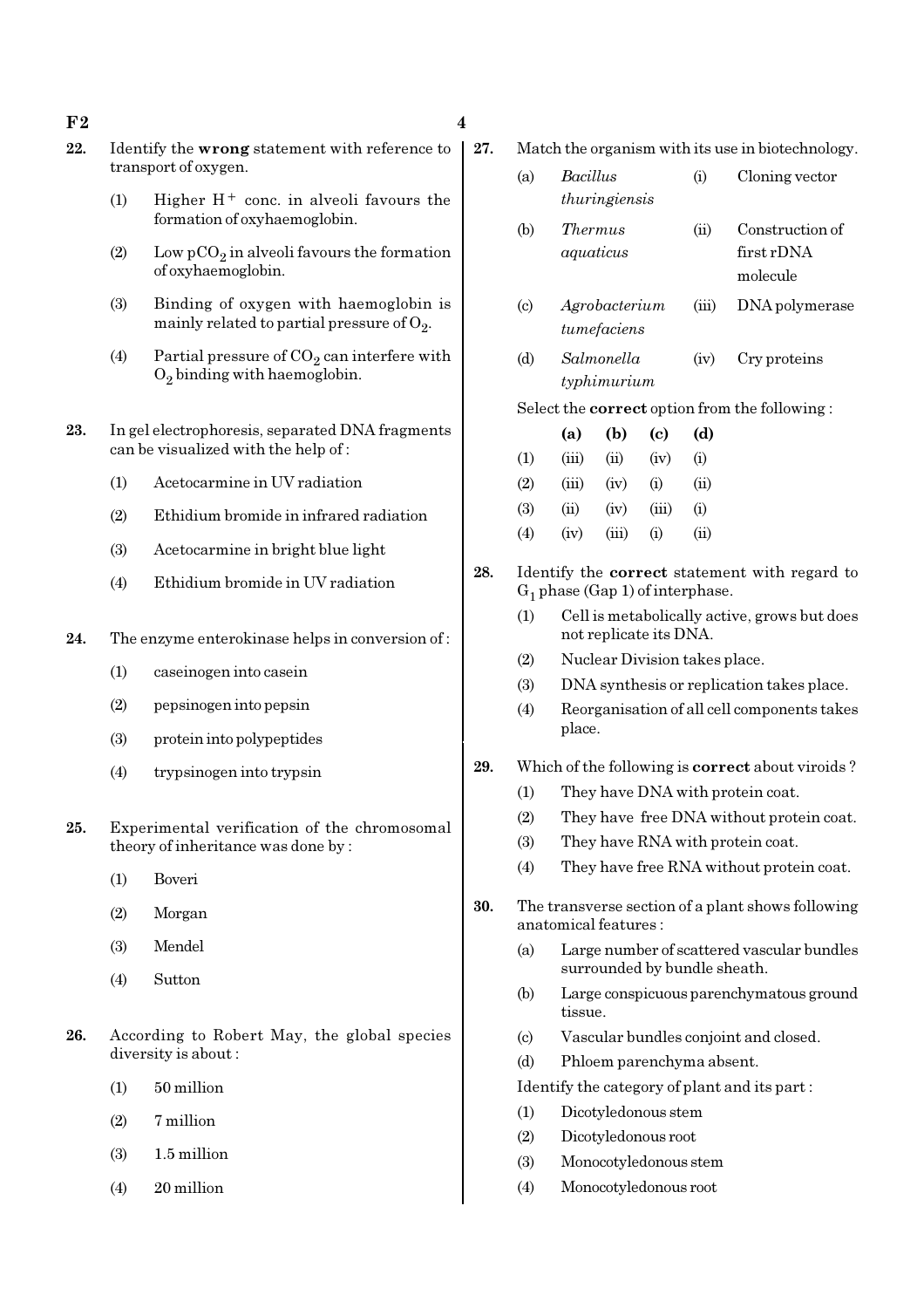- 31. From his experiments, S.L. Miller produced amino acids by mixing the following in a closed flask :
	- (1)  $\mathrm{CH}_4, \mathrm{H}_2, \mathrm{NH}_3$  and water vapor at 600°C
	- (2)  $\mathrm{CH}_3, \mathrm{H}_2, \mathrm{NH}_3$  and water vapor at 600°C
	- (3)  $\mathrm{CH}_4, \mathrm{H}_2, \mathrm{NH}_3$  and water vapor at 800°C
	- (4)  $\mathrm{CH}_3, \mathrm{H}_2, \mathrm{NH}_4$  and water vapor at 800°C
- 32. Identify the basic amino acid from the following.
	- (1) Lysine
	- (2) Valine
	- (3) Tyrosine
	- (4) Glutamic Acid
- 33. Snow-blindness in Antarctic region is due to :
	- (1) High reflection of light from snow
	- (2) Damage to retina caused by infra-red rays
	- (3) Freezing of fluids in the eye by low temperature
	- (4) Inflammation of cornea due to high dose of UV-B radiation
- 34. Some dividing cells exit the cell cycle and enter vegetative inactive stage. This is called quiescent stage  $(G_0)$ . This process occurs at the end of :
	- (1) S phase
	- $(2)$  G<sub>2</sub> phase
	- (3) M phase
	- $(4)$  G<sub>1</sub> phase
- 35. Which of the following regions of the globe exhibits highest species diversity ?
	- (1) Himalayas
	- (2) Amazon forests
	- (3) Western Ghats of India
	- (4) Madagascar
- 36. Identify the incorrect statement.
	- (1) Sapwood is the innermost secondary xylem and is lighter in colour.
	- (2) Due to deposition of tannins, resins, oils etc., heart wood is dark in colour.
	- (3) Heart wood does not conduct water but gives mechanical support.
	- (4) Sapwood is involved in conduction of water and minerals from root to leaf.
- 37. Floridean starch has structure similar to :
	- (1) Mannitol and algin
	- (2) Laminarin and cellulose
	- (3) Starch and cellulose
	- (4) Amylopectin and glycogen
- 38. Which of the following is not an attribute of a population ?
	- (1) Mortality
	- (2) Species interaction
	- (3) Sex ratio
	- (4) Natality
- 39. The number of substrate level phosphorylations in one turn of citric acid cycle is :
	- (1) Two
	- (2) Three
	- (3) Zero
	- (4) One
- 40. Identify the correct statement with reference to human digestive system.
	- (1) Ileum is a highly coiled part.
	- (2) Vermiform appendix arises from duodenum.
	- (3) Ileum opens into small intestine.
	- (4) Serosa is the innermost layer of the alimentary canal.
- 41. In which of the following techniques, the embryos are transferred to assist those females who cannot conceive ?
	- (1) ICSI and ZIFT
	- (2) GIFT and ICSI
	- (3) ZIFT and IUT
	- (4) GIFT and ZIFT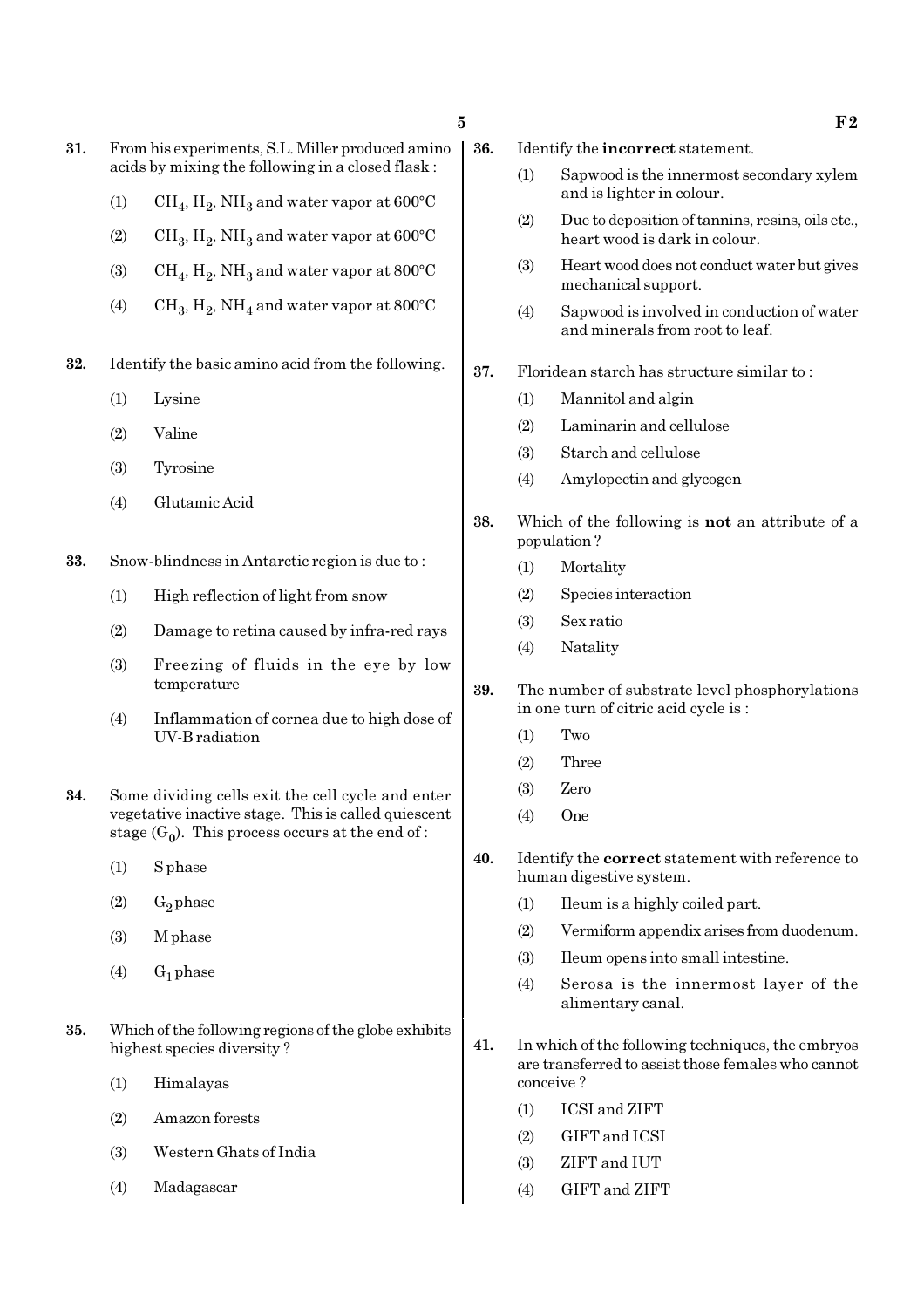### $F2$  6

- 42. In relation to Gross primary productivity and Net primary productivity of an ecosystem, which one of the following statements is correct ?
	- (1) Gross primary productivity and Net primary productivity are one and same.
	- (2) There is no relationship between Gross primary productivity and Net primary productivity.
	- (3) Gross primary productivity is always less than net primary productivity.
	- (4) Gross primary productivity is always more than net primary productivity.
- 43. Name the plant growth regulator which upon spraying on sugarcane crop, increases the length of stem, thus increasing the yield of sugarcane crop.
	- (1) Ethylene
	- (2) Abscisic acid
	- (3) Cytokinin
	- (4) Gibberellin
- 44. Secondary metabolites such as nicotine, strychnine and caffeine are produced by plants for their :
	- (1) Defence action
	- (2) Effect on reproduction
	- (3) Nutritive value
	- (4) Growth response
- 45. Select the correct match.

# (1) Sickle cell anaemia - Autosomal recessive trait, chromosome-11 (2) Thalassemia - X linked

- (3) Haemophilia Y linked
- (4) Phenylketonuria Autosomal dominant trait
- 46. Select the correct statement.
	- (1) Insulin acts on pancreatic cells and adipocytes.
	- (2) Insulin is associated with hyperglycemia.
	- (3) Glucocorticoids stimulate gluconeogenesis.
	- (4) Glucagon is associated with hypoglycemia.
- 47. Which of the following refer to correct example(s) of organisms which have evolved due to changes in environment brought about by anthropogenic action ?
	- (a) Darwin's Finches of Galapagos islands.
	- (b) Herbicide resistant weeds.
	- (c) Drug resistant eukaryotes.
	- (d) Man-created breeds of domesticated animals like dogs.
	- $(1)$  (b),  $(c)$  and  $(d)$
	- $(2)$  only  $(d)$
	- $(3)$  only  $(a)$
	- $(4)$  (a) and (c)

### 48. Choose the correct pair from the following :

| (1) | <b>Nucleases</b> | Separate the two strands<br>of DNA            |
|-----|------------------|-----------------------------------------------|
| (2) | Exonucleases -   | Make cuts at specific<br>positions within DNA |
| (3) | Ligases          | Join the two DNA<br>molecules                 |
| (4) | Polymerases -    | Break the DNA into<br>fragments               |

- 49. Embryological support for evolution was disapproved by :
	- (1) Charles Darwin
	- (2) Oparin
	- (3) Karl Ernst von Baer
	- (4) Alfred Wallace
- 50. Goblet cells of alimentary canal are modified from :
	- (1) Chondrocytes
	- (2) Compound epithelial cells
	- (3) Squamous epithelial cells
	- (4) Columnar epithelial cells
- 51. Bt cotton variety that was developed by the introduction of toxin gene of Bacillus thuringiensis (Bt) is resistant to :
	- (1) Plant nematodes
	- (2) Insect predators
	- (3) Insect pests
	- (4) Fungal diseases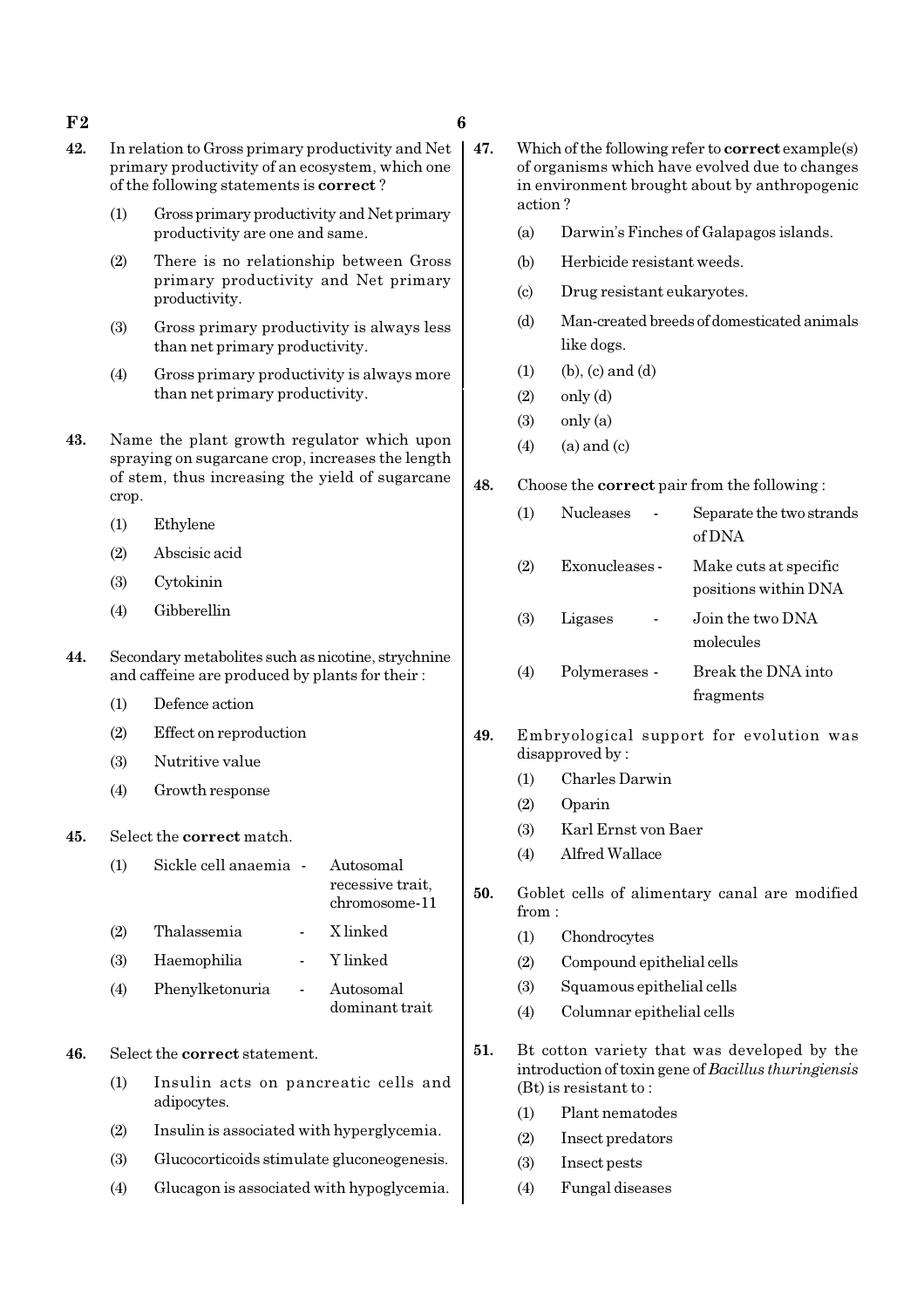- 52. Which of the following statements are true for the phylum-Chordata ?
	- (a) In Urochordata notochord extends from head to tail and it is present throughout their life.
	- (b) In Vertebrata notochord is present during the embryonic period only.
	- (c) Central nervous system is dorsal and hollow.
	- (d) Chordata is divided into 3 subphyla : Hemichordata, Tunicata and Cephalochordata.
	- $(1)$   $(a)$  and  $(b)$
	- $(2)$  (b) and  $(c)$
	- $(3)$   $(d)$  and  $(c)$
	- $(4)$   $(c)$  and  $(a)$
- 53. Which of the following is put into Anaerobic sludge digester for further sewage treatment ?
	- (1) Effluents of primary treatment
	- (2) Activated sludge
	- (3) Primary sludge
	- (4) Floating debris
- 54. Identify the substances having glycosidic bond and peptide bond, respectively in their structure :
	- (1) Cellulose, lecithin
	- (2) Inulin, insulin
	- (3) Chitin, cholesterol
	- (4) Glycerol, trypsin
- 55. Match the following diseases with the causative organism and select the correct option.

|                            |         | Column - I | Column - II |       |             |
|----------------------------|---------|------------|-------------|-------|-------------|
| (a)                        |         | Typhoid    |             |       | Wuchereria  |
| (b)                        |         | Pneumonia  |             |       | Plasmodium  |
| $\left( \mathrm{c}\right)$ |         | Filariasis |             |       | Salmonella  |
| (d)                        | Malaria |            |             | (iv)  | Haemophilus |
|                            | (a)     | (b)        | (c)         | (d)   |             |
| $\left(1\right)$           | (ii)    | (i)        | (iii)       | (iv)  |             |
| (2)                        | (iv)    | (i)        | (ii)        | (iii) |             |
| (3)                        | (i)     | (iii)      | (ii)        | (iv)  |             |
| (4)                        | (iii)   | (iv)       | (i)         | (ii)  |             |

| 56. |                 | Match the following columns and select the |  |  |
|-----|-----------------|--------------------------------------------|--|--|
|     | correct option. |                                            |  |  |

|                             | correct option. |                   |      |             |                   |
|-----------------------------|-----------------|-------------------|------|-------------|-------------------|
|                             |                 | Column - I        |      | Column - II |                   |
| (a)                         |                 | Clostridium       |      | (i)         | Cyclosporin-A     |
|                             |                 | butylicum         |      |             |                   |
| (b)                         |                 | Trichoderma       |      | (ii)        | Butyric Acid      |
|                             |                 | polysporum        |      |             |                   |
| $\left( \mathrm{c} \right)$ |                 | Monascus          |      | (iii)       | Citric Acid       |
|                             |                 | purpureus         |      |             |                   |
| (d)                         |                 | Aspergillus niger |      | (iv)        | Blood cholesterol |
|                             |                 |                   |      |             | lowering agent    |
|                             | (a)             | (b)               | (c)  | (d)         |                   |
| (1)                         | (i)             | (ii)              | (iv) | (iii)       |                   |
| (2)                         | (iv)            | (iii)             | (ii) | $\rm (i)$   |                   |
| (3)                         | (iii)           | (iv)              | (ii) | $\rm (i)$   |                   |
| $\left( 4\right)$           | (ii)            | $\rm(i)$          | (iv) | (iii)       |                   |
|                             |                 |                   |      |             |                   |

- 57. By which method was a new breed 'Hisardale' of sheep formed by using Bikaneri ewes and Marino rams ?
	- (1) Cross breeding
	- (2) Inbreeding
	- (3) Out crossing
	- (4) Mutational breeding
- 58. Select the correct events that occur during inspiration.
	- (a) Contraction of diaphragm
	- (b) Contraction of external inter-costal muscles
	- (c) Pulmonary volume decreases
	- (d) Intra pulmonary pressure increases
	- $(1)$   $(a)$ ,  $(b)$  and  $(d)$
	- $(2)$  only  $(d)$
	- $(3)$   $(a)$  and  $(b)$
	- $(4)$   $(c)$  and  $(d)$
- 59. Match the following columns and select the correct option.

|     |       | Column - I             |            |                             |            | Column - II |
|-----|-------|------------------------|------------|-----------------------------|------------|-------------|
| (a) |       |                        |            | Gregarious, polyphagous (i) |            | Asterias    |
|     | pest  |                        |            |                             |            |             |
| (b) |       | Adult with radial      |            |                             | $\rm (ii)$ | Scorpion    |
|     |       | symmetry and larva     |            |                             |            |             |
|     |       |                        |            | with bilateral symmetry     |            |             |
| (c) |       | Book lungs             |            |                             | (iii)      | Ctenoplana  |
| (d) |       | <b>Bioluminescence</b> |            |                             | (iv)       | Locusta     |
|     | (a)   | (b)                    | (c)        | (d)                         |            |             |
| (1) | (iii) | (ii)                   | (i)        | (iv)                        |            |             |
| (2) | (ii)  | (i)                    | (iii)      | (iv)                        |            |             |
| (3) | (i)   | (iii)                  | $\rm (ii)$ | (iv)                        |            |             |
| (4) | (iv)  | $\rm(i)$               | (11)       | $\rm (iii)$                 |            |             |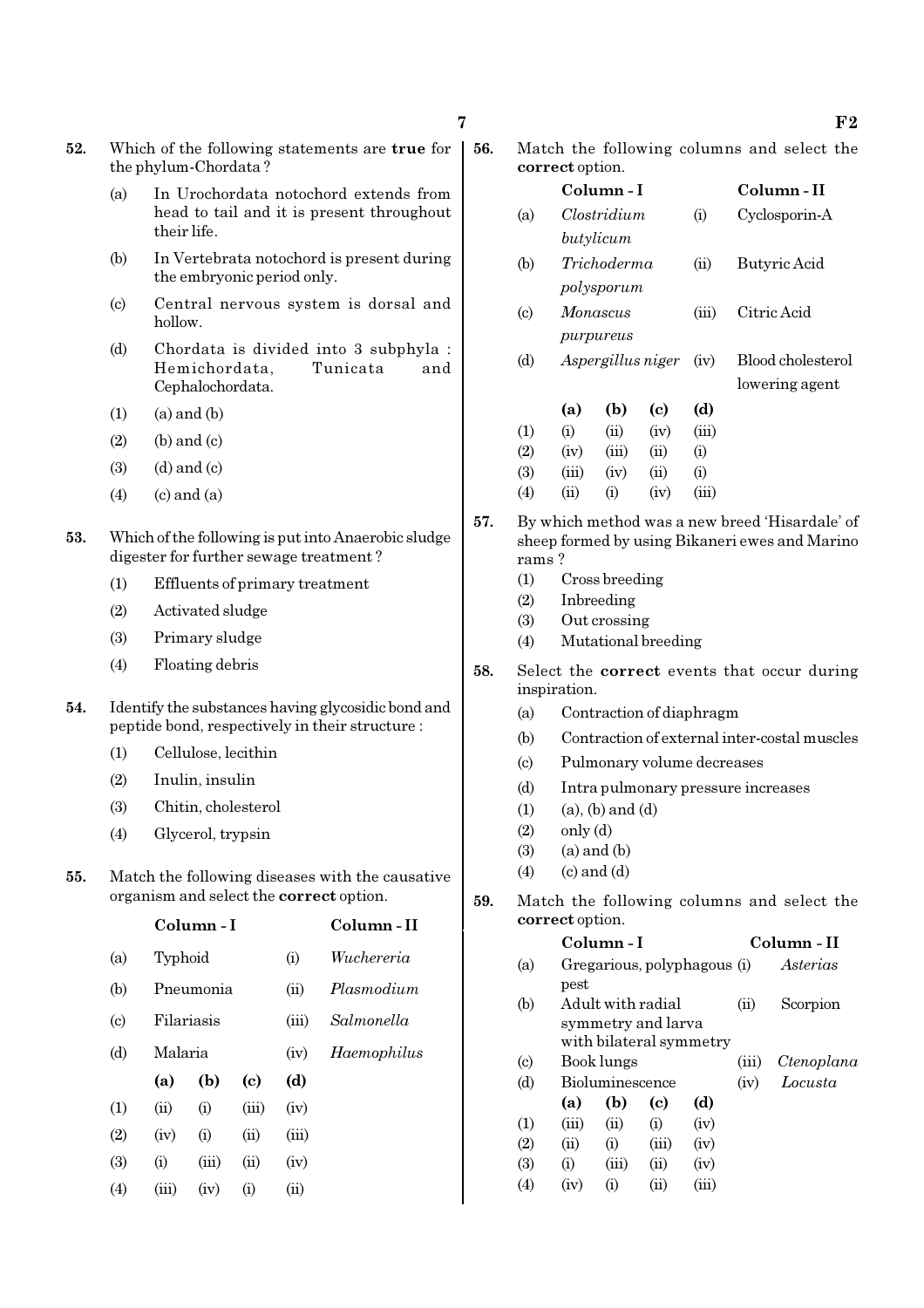| F <sub>2</sub> |                             |                                                                                                   |                        |                                  |      |       |                                                     | 8 |
|----------------|-----------------------------|---------------------------------------------------------------------------------------------------|------------------------|----------------------------------|------|-------|-----------------------------------------------------|---|
| 60.            |                             | Which is the important site of formation of<br>glycoproteins and glycolipids in eukaryotic cells? |                        |                                  |      |       |                                                     |   |
|                | (1)                         |                                                                                                   | Golgi bodies           |                                  |      |       |                                                     |   |
|                | (2)                         |                                                                                                   | Polysomes              |                                  |      |       |                                                     |   |
|                | (3)                         |                                                                                                   |                        | Endoplasmic reticulum            |      |       |                                                     |   |
|                | (4)                         |                                                                                                   | Peroxisomes            |                                  |      |       |                                                     |   |
| 61.            |                             | The specific palindromic sequence which is<br>recognized by EcoRI is:                             |                        |                                  |      |       |                                                     |   |
|                | (1)                         |                                                                                                   | 5' - CTTAAG - 3'       |                                  |      |       |                                                     |   |
|                |                             |                                                                                                   | 3' - GAATTC - 5'       |                                  |      |       |                                                     |   |
|                | (2)                         |                                                                                                   | 5' - GGATCC - 3'       |                                  |      |       |                                                     |   |
|                |                             |                                                                                                   | 3' - CCTAGG - 5'       |                                  |      |       |                                                     |   |
|                | (3)                         |                                                                                                   | 5' - GAATTC - 3'       |                                  |      |       |                                                     |   |
|                |                             |                                                                                                   | $3'$ - $CTTAAG$ - $5'$ |                                  |      |       |                                                     |   |
|                | (4)                         |                                                                                                   | 5' - GGAACC - 3'       |                                  |      |       |                                                     |   |
|                |                             |                                                                                                   |                        | 3' - CCTTGG - 5'                 |      |       |                                                     |   |
| 62.            | during:                     |                                                                                                   |                        |                                  |      |       | Dissolution of the synaptonemal complex occurs      |   |
|                | (1)                         | Diplotene                                                                                         |                        |                                  |      |       |                                                     |   |
|                | (2)                         | Leptotene                                                                                         |                        |                                  |      |       |                                                     |   |
|                | (3)                         |                                                                                                   | Pachytene              |                                  |      |       |                                                     |   |
|                | (4)                         | Zygotene                                                                                          |                        |                                  |      |       |                                                     |   |
| 63.            |                             |                                                                                                   |                        | examples in grassland ecosystem. |      |       | Match the trophic levels with their correct species |   |
|                | (a)                         |                                                                                                   |                        | Fourth trophic level             |      | (i)   | Crow                                                |   |
|                | (b)                         |                                                                                                   |                        | Second trophic level             |      | (ii)  | Vulture                                             |   |
|                | $\left( \mathrm{c} \right)$ |                                                                                                   |                        | First trophic level              |      | (iii) | Rabbit                                              |   |
|                | (d)                         |                                                                                                   |                        | Third trophic level              |      | (iv)  | Grass                                               |   |
|                |                             |                                                                                                   |                        | Select the correct option:       |      |       |                                                     |   |
|                |                             | (a)                                                                                               | (b)                    | $\left( \mathrm{c}\right)$       | (d)  |       |                                                     |   |
|                | (1)                         | (iv)                                                                                              | (iii)                  | (ii)                             | (i)  |       |                                                     |   |
|                | (2)                         | (i)                                                                                               | (ii)                   | (iii)                            | (iv) |       |                                                     |   |
|                | (3)                         | (ii)                                                                                              | (iii)                  | (iv)                             | (i)  |       |                                                     |   |

- (4) (iii) (ii) (i) (iv)
- 64. How many true breeding pea plant varieties did Mendel select as pairs, which were similar except in one character with contrasting traits ?
	- (1) 14
	- $(2)$  8
	- (3) 4
	- $(4)$  2

65. Match the following columns and select the correct option.

|                            |                  | Column - I | Column - II                |       |                  |
|----------------------------|------------------|------------|----------------------------|-------|------------------|
| (a)                        | <b>Bt</b> cotton |            |                            | (i)   | Gene therapy     |
| (b)                        |                  | Adenosine  |                            | (ii)  | Cellular defence |
|                            |                  | deaminase  |                            |       |                  |
|                            |                  | deficiency |                            |       |                  |
| $\left( \mathrm{c}\right)$ | RNAi             |            |                            | (iii) | Detection of HIV |
|                            |                  |            |                            |       | infection        |
| (d)                        | <b>PCR</b>       |            |                            | (iv)  | <i>Bacillus</i>  |
|                            |                  |            |                            |       | thuringiensis    |
|                            | (a)              | (b)        | $\left( \mathrm{e}\right)$ | (d)   |                  |
| (1)                        | (ii)             | (iii)      | (iv)                       | (i)   |                  |
| (2)                        | (i)              | (ii)       | (iii)                      | (iv)  |                  |
| (3)                        | (iv)             | (i)        | (ii)                       | (iii) |                  |
| (4)                        | (iii)            | (ii)       | (i)                        | (iv)  |                  |

66. Match the following columns and select the correct option.

|                             |            | Column - I        |                 |       | Column - II    |
|-----------------------------|------------|-------------------|-----------------|-------|----------------|
| (a)                         |            | $6 - 15$ pairs of |                 | (i)   | Trygon         |
|                             | gill slits |                   |                 |       |                |
| (b)                         |            | Heterocercal      |                 | (ii)  | Cyclostomes    |
|                             |            | caudal fin        |                 |       |                |
| $\left( \mathrm{c} \right)$ |            | Air Bladder       |                 | (iii) | Chondrichthyes |
| (d)                         |            | Poison sting      |                 | (iv)  | Osteichthyes   |
|                             | (a)        | (b)               | (c)             | (d)   |                |
| (1)                         | (iv)       | (ii)              | (iii)           | (i)   |                |
| (2)                         | (i)        | (iv)              | (iii)           | (ii)  |                |
| (3)                         | (ii)       | (iii)             | (iv)            | (i)   |                |
| (4)                         | (iii)      | (iv)              | (i)             | (ii)  |                |
| mı                          |            |                   | $\cdot$ $\cdot$ |       |                |

67. The process of growth is maximum during :

- (1) Senescence
- (2) Dormancy
- (3) Log phase
- (4) Lag phase
- 68. Identify the wrong statement with reference to immunity.
	- (1) Active immunity is quick and gives full response.
	- (2) Foetus receives some antibodies from mother, it is an example for passive immunity.
	- (3) When exposed to antigen (living or dead) antibodies are produced in the host's body. It is called "Active immunity".
	- (4) When ready-made antibodies are directly given, it is called "Passive immunity".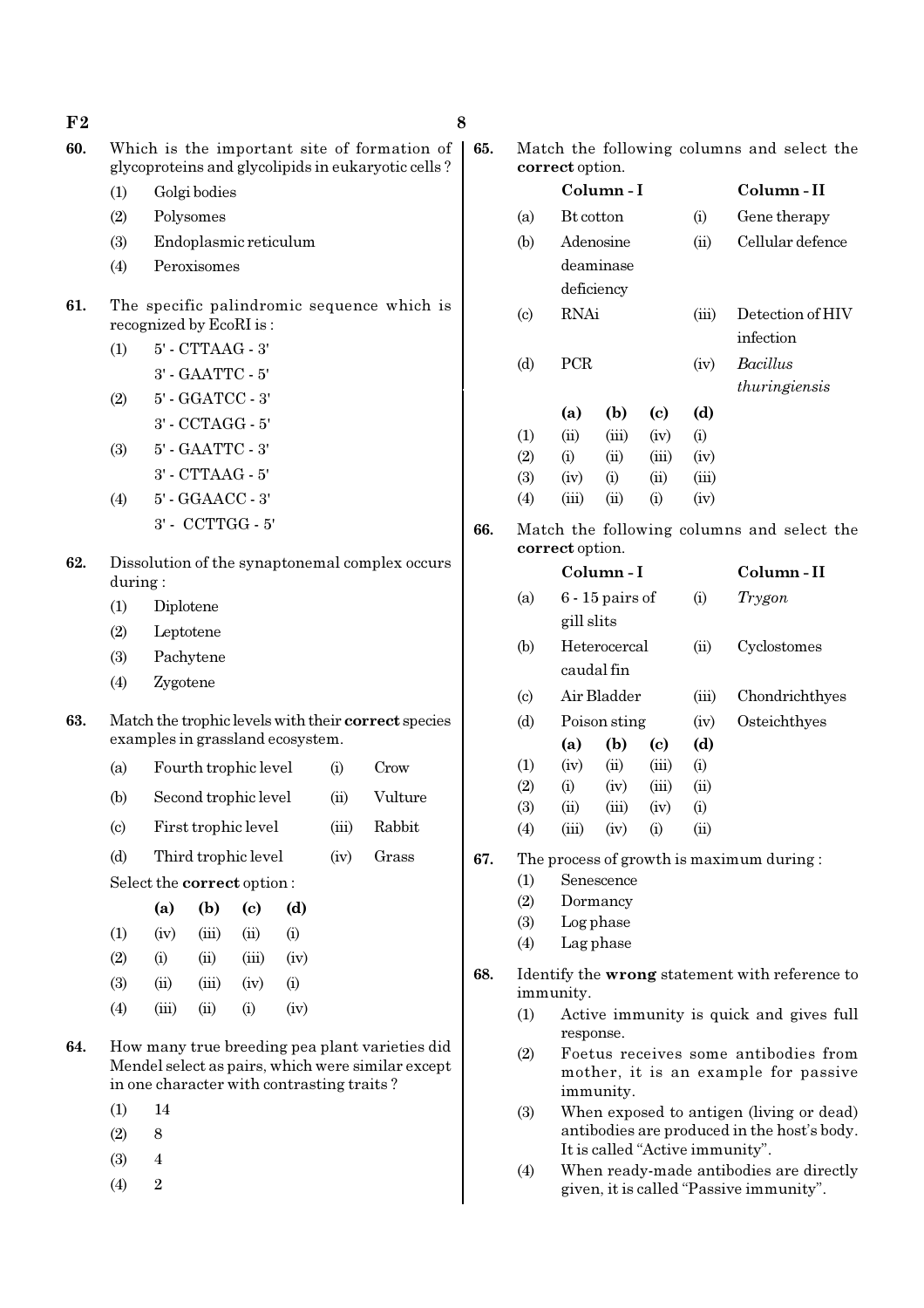| 69. | Match the following columns and select the |  |
|-----|--------------------------------------------|--|
|     | correct option.                            |  |

|                             |           | Column - I           |      |          | Column - II                                   |
|-----------------------------|-----------|----------------------|------|----------|-----------------------------------------------|
| (a)                         |           | <b>Floating Ribs</b> |      | $\rm(i)$ | Located between<br>second and<br>seventh ribs |
| (b)                         |           | Acromion             |      | (ii)     | Head of the<br>Humerus                        |
| $\left( \mathrm{c} \right)$ | Scapula   |                      |      | (iii)    | Clavicle                                      |
| (d)                         |           | Glenoid cavity       |      | (iv)     | Do not connect<br>with the sternum            |
|                             | (a)       | (b)                  | (c)  | (d)      |                                               |
| (1)                         | (iii)     | (ii)                 | (iv) | (i)      |                                               |
| (2)                         | (iv)      | (iii)                | (i)  | (ii)     |                                               |
| (3)                         | (ii)      | (iv)                 | (i)  | (iii)    |                                               |
| (4)                         | $\rm (i)$ | (iii)                | (ii) | (iv)     |                                               |

- 70. If the distance between two consecutive base pairs is 0.34 nm and the total number of base pairs of a DNA double helix in a typical mammalian cell is  $6.6 \times 10^9$  bp, then the length of the DNA is approximately :
	- (1) 2.2 meters
	- (2) 2.7 meters
	- (3) 2.0 meters
	- (4) 2.5 meters
- 71. Presence of which of the following conditions in urine are indicative of Diabetes Mellitus ?
	- (1) Ketonuria and Glycosuria
	- (2) Renal calculi and Hyperglycaemia
	- (3) Uremia and Ketonuria
	- (4) Uremia and Renal Calculi
- 72. Bilaterally symmetrical and acoelomate animals are exemplified by :
	- (1) Aschelminthes
	- (2) Annelida
	- (3) Ctenophora
	- (4) Platyhelminthes
- 73. Ray florets have :
	- (1) Hypogynous ovary
	- (2) Half inferior ovary
	- (3) Inferior ovary
	- (4) Superior ovary
- 74. The infectious stage of Plasmodium that enters the human body is :
	- (1) Female gametocytes
	- (2) Male gametocytes
	- (3) Trophozoites
	- (4) Sporozoites
- 75. Which of the following statements is not correct ?
	- (1) The functional insulin has A and B chains linked together by hydrogen bonds.
	- (2) Genetically engineered insulin is produced in E-Coli.
	- (3) In man insulin is synthesised as a proinsulin.
	- (4) The proinsulin has an extra peptide called C-peptide.
- 76. In water hyacinth and water lily, pollination takes place by :
	- (1) wind and water
	- (2) insects and water
	- (3) insects or wind
	- (4) water currents only
- 77. Cuboidal epithelium with brush border of microvilli is found in :
	- (1) proximal convoluted tubule of nephron
	- (2) eustachian tube
	- (3) lining of intestine
	- (4) ducts of salivary glands
- 78. Match the following columns and select the correct option.

|                            |          | Column - I      |      | Column - II |                    |
|----------------------------|----------|-----------------|------|-------------|--------------------|
| (a)                        |          | Pituitary gland |      | (i)         | Grave's disease    |
| (b)                        |          | Thyroid gland   |      |             | Diabetes mellitus  |
| $\left( \mathrm{c}\right)$ |          | Adrenal gland   |      | (iii)       | Diabetes insipidus |
| (d)                        | Pancreas |                 |      | (iv)        | Addison's disease  |
|                            | (a)      | (b)             | (c)  | (d)         |                    |
| (1)                        | (iii)    | (i)             | (iv) | (ii)        |                    |
| (2)                        | (ii)     | (i)             | (iv) | (iii)       |                    |
| (3)                        | (iv)     | (iii)           | (i)  | (ii)        |                    |
| $\left( 4\right)$          | (iii)    | $\sin$          | (i)  | (iv)        |                    |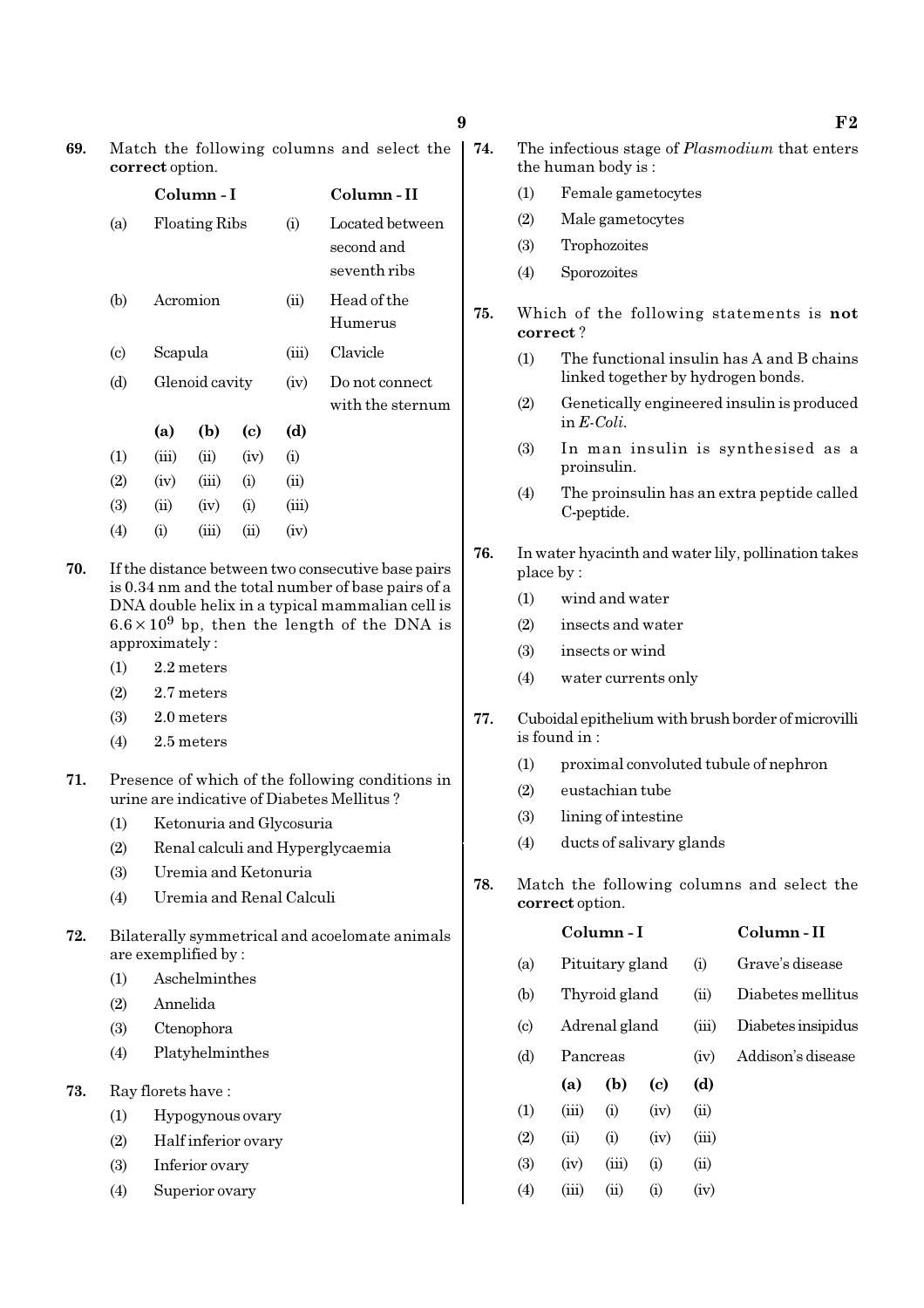### $F2$  and  $F2$  and  $F3$  and  $F4$  and  $F5$  and  $F6$  and  $F6$  and  $F6$  and  $F6$  and  $F6$  and  $F6$  and  $F6$  and  $F6$  and  $F6$  and  $F6$  and  $F6$  and  $F6$  and  $F6$  and  $F6$  and  $F6$  and  $F6$  and  $F6$  and  $F6$  and  $F6$  and  $F6$

- 79. Which one of the following is the most abundant protein in the animals ?
	- (1) Lectin
	- (2) Insulin
	- (3) Haemoglobin
	- (4) Collagen
- 80. If the head of cockroach is removed, it may live for few days because :
	- (1) the head holds a small proportion of a nervous system while the rest is situated along the ventral part of its body.
	- (2) the head holds a  $1/3^{rd}$  of a nervous system while the rest is situated along the dorsal part of its body.
	- (3) the supra-oesophageal ganglia of the cockroach are situated in ventral part of abdomen.
	- (4) the cockroach does not have nervous system.
- 81. Flippers of Penguins and Dolphins are examples of :
	- (1) Industrial melanism
	- (2) Natural selection
	- (3) Adaptive radiation
	- (4) Convergent evolution
- 82. The process responsible for facilitating loss of water in liquid form from the tip of grass blades at night and in early morning is :
	- (1) Imbibition
	- (2) Plasmolysis
	- (3) Transpiration
	- (4) Root pressure

83. Match the following with respect to meiosis :

- (a) Zygotene (i) Terminalization
- (b) Pachytene (ii) Chiasmata
- (c) Diplotene (iii) Crossing over
- (d) Diakinesis (iv) Synapsis

Select the correct option from the following :

|                   | (a)   | (b)   | $\left( \mathrm{c} \right)$ | (d)   |
|-------------------|-------|-------|-----------------------------|-------|
| $\left(1\right)$  | (i)   | (ii)  | (iv)                        | (iii) |
| $\left( 2\right)$ | (ii)  | (iv)  | (iii)                       | (i)   |
| (3)               | (iii) | (iv)  | (i)                         | (ii)  |
| $\left( 4\right)$ | (iv)  | (iii) | $\overline{u}$              | (i)   |

- 84. The QRS complex in a standard ECG represents :
	- (1) Depolarisation of ventricles
	- (2) Repolarisation of ventricles
	- (3) Repolarisation of auricles
	- (4) Depolarisation of auricles
- 85. Select the option including all sexually transmitted diseases.
	- (1) AIDS, Malaria, Filaria
	- (2) Cancer, AIDS, Syphilis
	- (3) Gonorrhoea, Syphilis, Genital herpes
	- (4) Gonorrhoea, Malaria, Genital herpes
- 86. Identify the wrong statement with reference to the gene 'I' that controls ABO blood groups.
	- (1) When  $I^A$  and  $I^B$  are present together, they express same type of sugar.
	- (2) Allele 'i' does not produce any sugar.
	- (3) The gene (I) has three alleles.
	- (4) A person will have only two of the three alleles.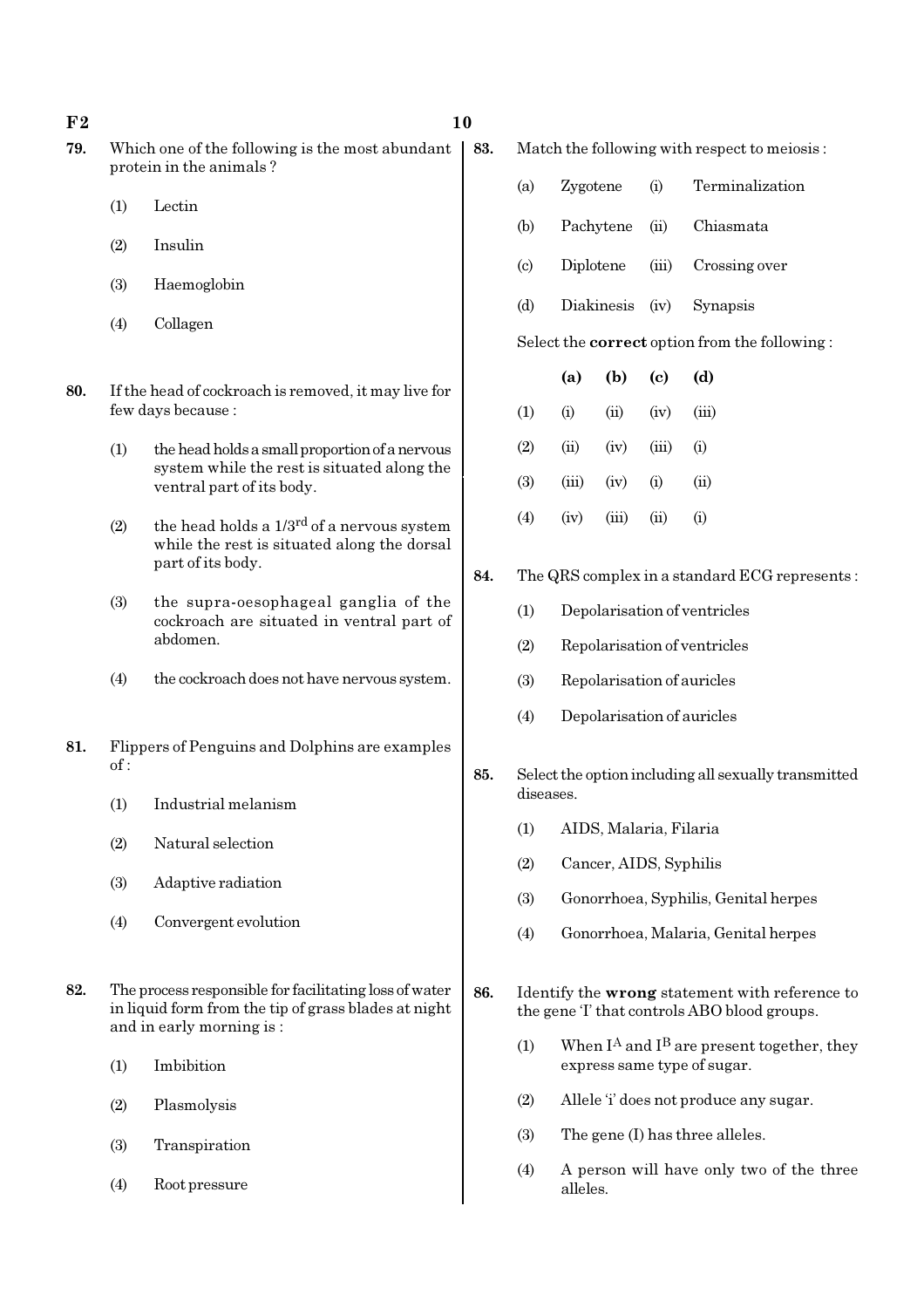|     |                            |                                |                  |                             |             |                                                      |                                               | 11  |                        |                                                                                        |       | ${\bf F2}$                                                                                                         |
|-----|----------------------------|--------------------------------|------------------|-----------------------------|-------------|------------------------------------------------------|-----------------------------------------------|-----|------------------------|----------------------------------------------------------------------------------------|-------|--------------------------------------------------------------------------------------------------------------------|
| 87. |                            |                                |                  |                             |             | substance governing seed dormancy?                   | Which of the following is not an inhibitory   | 91. |                        | $-0-0$ – linkage?                                                                      |       | Which of the following oxoacid of sulphur has                                                                      |
|     | (1)                        | Phenolic acid                  |                  |                             |             |                                                      |                                               |     | (1)                    | $H_2S_2O_8$ , peroxodisulphuric acid                                                   |       |                                                                                                                    |
|     | (2)                        |                                |                  | Para-ascorbic acid          |             |                                                      |                                               |     | (2)                    | $H_2S_2O_7$ , pyrosulphuric acid                                                       |       |                                                                                                                    |
|     | (3)                        |                                | Gibberellic acid |                             |             |                                                      |                                               |     |                        |                                                                                        |       |                                                                                                                    |
|     | (4)                        |                                | Abscisic acid    |                             |             |                                                      |                                               |     | (3)                    | $H_2SO_3$ , sulphurous acid                                                            |       |                                                                                                                    |
| 88. |                            | correct option.                |                  |                             |             |                                                      | Match the following columns and select the    |     | (4)                    | $H2SO4$ , sulphuric acid                                                               |       |                                                                                                                    |
|     |                            |                                | Column-I         |                             |             |                                                      | Column-II                                     | 92. |                        |                                                                                        |       |                                                                                                                    |
|     | (a)                        |                                | Organ of Corti   |                             | (i)         |                                                      | Connects middle                               |     |                        | An increase in the concentration of the reactants<br>of a reaction leads to change in: |       |                                                                                                                    |
|     |                            |                                |                  |                             |             |                                                      | ear and pharynx                               |     | (1)                    | threshold energy                                                                       |       |                                                                                                                    |
|     | (b)                        | Cochlea                        |                  |                             | (ii)        |                                                      | Coiled part of the<br>labyrinth               |     | (2)                    | collision frequency                                                                    |       |                                                                                                                    |
|     | $\left( \mathrm{c}\right)$ |                                | Eustachian tube  |                             | (iii)       |                                                      | Attached to the                               |     | (3)                    | activation energy                                                                      |       |                                                                                                                    |
|     |                            |                                |                  |                             |             | oval window<br>Located on the<br>basilar<br>membrane |                                               |     | (4)                    | heat of reaction                                                                       |       |                                                                                                                    |
|     | (d)                        | <b>Stapes</b>                  |                  |                             | (iv)        |                                                      |                                               | 93. |                        | Identify the incorrect match.                                                          |       |                                                                                                                    |
|     |                            | (a)                            | (b)              | $\left( \mathrm{c}\right)$  | (d)         |                                                      |                                               |     |                        | Name                                                                                   |       | <b>IUPAC Official Name</b>                                                                                         |
|     | (1)                        | (iv)                           | (ii)             | (i)                         | (iii)       |                                                      |                                               |     |                        |                                                                                        |       |                                                                                                                    |
|     | (2)                        | (i)                            | (ii)             | (iv)                        | (iii)       |                                                      |                                               |     | (a)                    | Unnilunium                                                                             | (i)   | Mendelevium                                                                                                        |
|     | (3)                        | (ii)                           | (iii)            | (i)                         | (iv)        |                                                      |                                               |     | (b)                    | Unniltrium                                                                             | (ii)  | Lawrencium                                                                                                         |
|     | (4)                        | (iii)                          | (i)              | (iv)                        | (ii)        |                                                      |                                               |     | $\left( \circ \right)$ | Unnilhexium                                                                            | (iii) | Seaborgium                                                                                                         |
| 89. |                            | The ovary is half inferior in: |                  |                             |             |                                                      |                                               |     |                        |                                                                                        |       |                                                                                                                    |
|     | (1)                        |                                | Sunflower        |                             |             |                                                      |                                               |     | (d)                    | Unununnium                                                                             | (iv)  | Darmstadtium                                                                                                       |
|     | (2)                        | Plum                           |                  |                             |             |                                                      |                                               |     | (1)                    | $(c)$ , $(iii)$                                                                        |       |                                                                                                                    |
|     | (3)                        | Brinjal                        |                  |                             |             |                                                      |                                               |     | (2)                    | $(d)$ , $(iv)$                                                                         |       |                                                                                                                    |
|     | (4)                        | Mustard                        |                  |                             |             |                                                      |                                               |     | (3)                    | (a), (i)                                                                               |       |                                                                                                                    |
| 90. |                            | Match the following:           |                  |                             |             |                                                      |                                               |     |                        |                                                                                        |       |                                                                                                                    |
|     | (a)                        | activity                       |                  | Inhibitor of catalytic      |             | (i)                                                  | Ricin                                         |     | (4)                    | $(b)$ , $(ii)$                                                                         |       |                                                                                                                    |
|     | (b)                        |                                |                  | Possess peptide bonds       |             | (ii)                                                 | Malonate                                      | 94. |                        |                                                                                        |       | A mixture of $N_2$ and Ar gases in a cylinder contains<br>7 g of $N_2$ and 8 g of Ar. If the total pressure of the |
|     | $\left( \text{c} \right)$  | fungi                          |                  | Cell wall material in       |             | (iii)                                                | Chitin                                        |     |                        | partial pressure of $N_2$ is:                                                          |       | mixture of the gases in the cylinder is 27 bar, the                                                                |
|     | (d)                        |                                |                  | Secondary metabolite        |             | (iv)                                                 | Collagen                                      |     |                        |                                                                                        |       | [Use atomic masses (in g mol <sup>-1</sup> ) : $N = 14$ , Ar = 40]                                                 |
|     |                            |                                |                  |                             |             |                                                      | Choose the correct option from the following: |     |                        |                                                                                        |       |                                                                                                                    |
|     |                            | (a)                            | (b)              | $\left( \mathbf{c} \right)$ | (d)         |                                                      |                                               |     | (1)                    | 15 bar                                                                                 |       |                                                                                                                    |
|     | (1)                        | (iii)                          | (iv)             | (i)                         | (ii)        |                                                      |                                               |     | (2)                    | 18 bar                                                                                 |       |                                                                                                                    |
|     | (2)                        | (ii)                           | (iii)            | (i)                         | (iv)        |                                                      |                                               |     | (3)                    | 9 bar                                                                                  |       |                                                                                                                    |
|     | (3)<br>(4)                 | (ii)<br>(iii)                  | (iv)<br>(i)      | (iii)<br>(iv)               | (i)<br>(ii) |                                                      |                                               |     |                        |                                                                                        |       |                                                                                                                    |
|     |                            |                                |                  |                             |             |                                                      |                                               |     | (4)                    | 12 <sub>bar</sub>                                                                      |       |                                                                                                                    |

- disulphuric acid
- ulphuric acid
- ous acid
- ric acid

- (1) threshold energy
- 1cy
- 

### $:$  t match.

|                                                                                                                                                                                                            | Name            |       | <b>IUPAC Official Name</b> |  |  |
|------------------------------------------------------------------------------------------------------------------------------------------------------------------------------------------------------------|-----------------|-------|----------------------------|--|--|
| (a)                                                                                                                                                                                                        | Unnilunium      | (i)   | Mendelevium                |  |  |
| (b)                                                                                                                                                                                                        | Unniltrium      | (ii)  | Lawrencium                 |  |  |
| $\left( \mathrm{c}\right)$                                                                                                                                                                                 | Unnilhexium     | (iii) | Seaborgium                 |  |  |
| (d)                                                                                                                                                                                                        | Unununnium      | (iv)  | Darmstadtium               |  |  |
| $\left(1\right)$                                                                                                                                                                                           | $(c)$ , $(iii)$ |       |                            |  |  |
| (2)                                                                                                                                                                                                        | $(d)$ , $(iv)$  |       |                            |  |  |
| (3)                                                                                                                                                                                                        | (a), (i)        |       |                            |  |  |
| (4)                                                                                                                                                                                                        | $(b)$ , $(ii)$  |       |                            |  |  |
| A mixture of $N_2$ and Ar gases in a cylinder contains<br>7 g of $N_2$ and 8 g of Ar. If the total pressure of the<br>mixture of the gases in the cylinder is 27 bar, the<br>partial pressure of $N_2$ is: |                 |       |                            |  |  |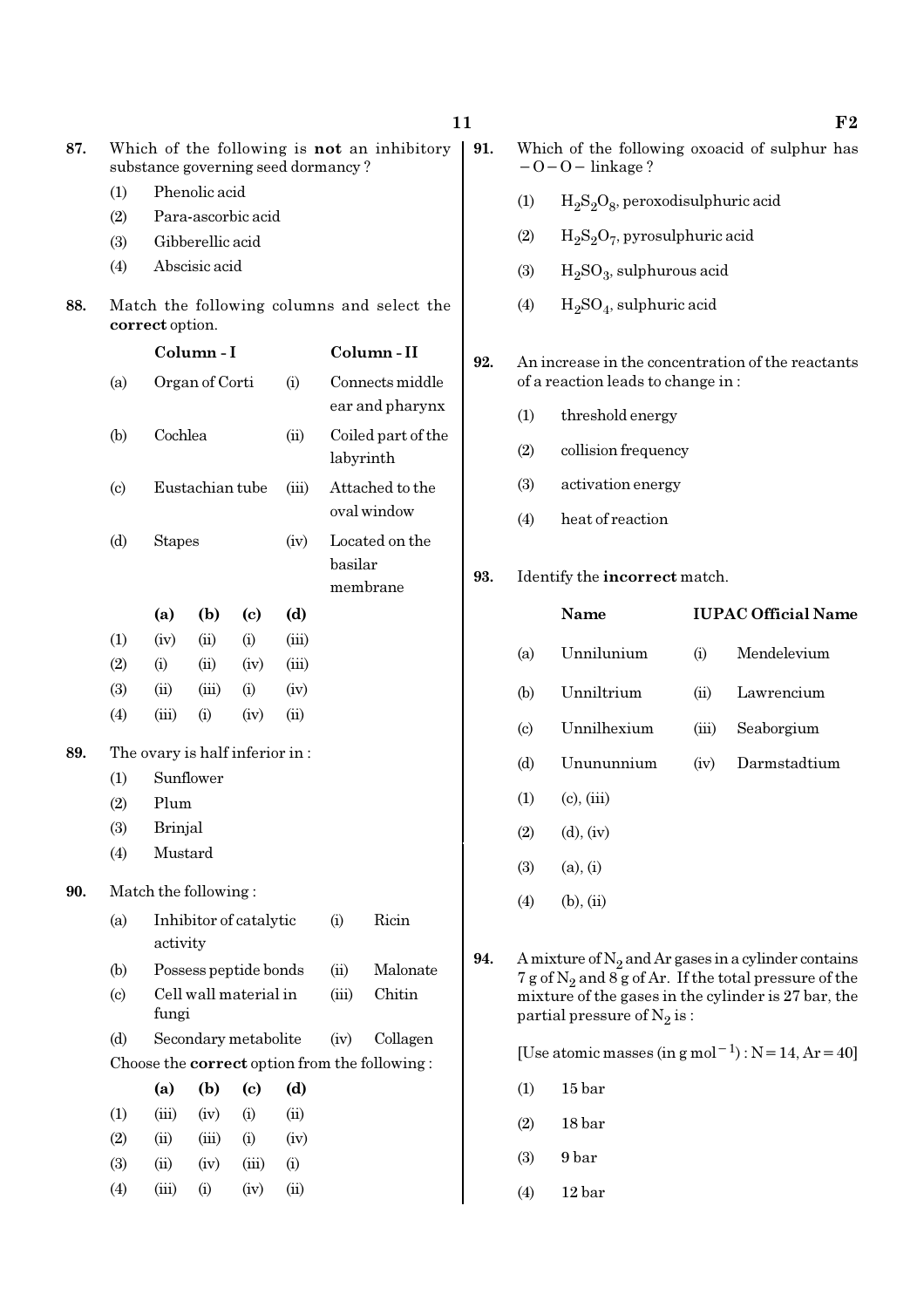$F2$  and  $12$ 

- 95. Reaction between benzaldehyde and acetophenone in presence of dilute NaOH is known as :
	- (1) Cross Cannizzaro's reaction
	- (2) Cross Aldol condensation
	- (3) Aldol condensation
	- (4) Cannizzaro's reaction
- 96. Which one of the followings has maximum number of atoms ?
	- (1) 1 g of  $O_2(g)$  [Atomic mass of O = 16]
	- (2) 1 g of  $Li(s)$  [Atomic mass of  $Li = 7$ ]
	- (3)  $1 g$  of Ag(s) [Atomic mass of Ag = 108]
	- (4) 1 g of Mg(s) [Atomic mass of Mg = 24]
- 97. Anisole on cleavage with HI gives :









98. Which of the following amine will give the carbylamine test ?



- 99. Identify the incorrect statement.
	- (1) Interstitial compounds are those that are formed when small atoms like H, C or N are trapped inside the crystal lattices of metals.
	- (2) The oxidation states of chromium in  $CrO_4^{2-}$

and  $Cr_2O_7^{2-}$  are not the same.

- (3) Cr<sup>2+</sup>(d<sup>4</sup>) is a stronger reducing agent than  $Fe<sup>2+</sup>(d<sup>6</sup>)$  in water.
- (4) The transition metals and their compounds are known for their catalytic activity due to their ability to adopt multiple oxidation states and to form complexes.

100. Which of the following is a basic amino acid ?

- (1) Tyrosine
- (2) Lysine
- (3) Serine
- (4) Alanine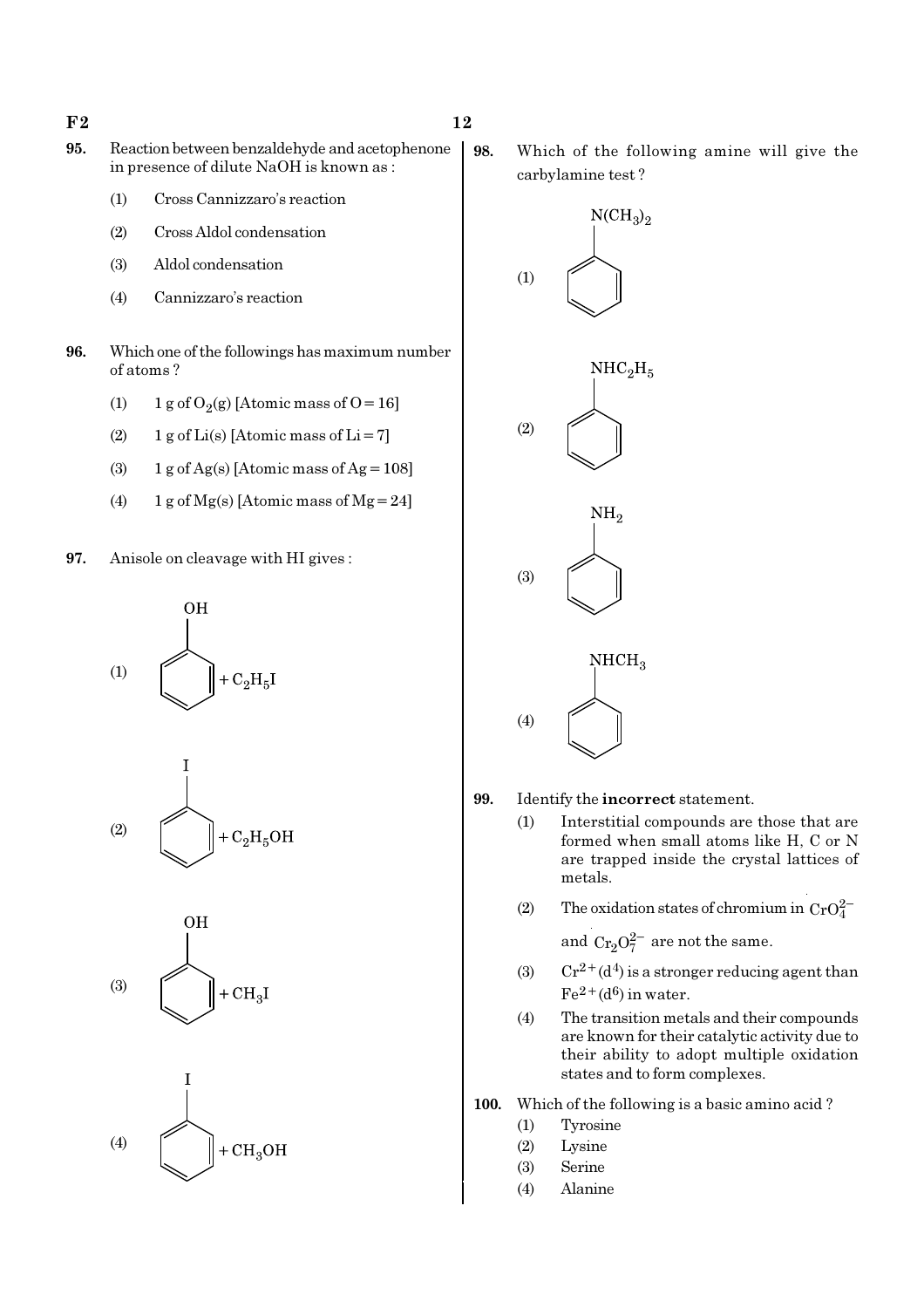- 101. Which of the following is a natural polymer ?
	- (1) polybutadiene
	- (2) poly (Butadiene-acrylonitrile)
	- (3) cis-1,4-polyisoprene
	- (4) poly (Butadiene-styrene)
- 102. Match the following and identify the correct option.

| (a)                       |          | $CO(g) + H2(g)$          |          | $\rm(i)$ | $Mg(HCO3)2 +$                      |
|---------------------------|----------|--------------------------|----------|----------|------------------------------------|
|                           |          |                          |          |          | Ca(HCO <sub>3</sub> ) <sub>2</sub> |
| (b)                       | water    | Temporary<br>hardness of |          | (ii)     | An electron<br>deficient hydride   |
| $\left( \text{c} \right)$ | $B_2H_6$ |                          |          | (iii)    | Synthesis gas                      |
| (d)                       | $H_2O_2$ |                          |          | (iv)     | Non-planar<br>structure            |
|                           | (a)      | (b)                      | (c)      | (d)      |                                    |
| (1)                       | (iii)    | (iv)                     | (ii)     | (i)      |                                    |
| (2)                       | (i)      | (iii)                    | (ii)     | (iv)     |                                    |
| (3)                       | (iii)    | $\rm(i)$                 | (ii)     | (iv)     |                                    |
| (4)                       | (iii)    | (i)                      | $\rm(i)$ | (iv)     |                                    |
|                           |          |                          |          |          |                                    |

103. An alkene on ozonolysis gives methanal as one of the product. Its structure is :









- $13 \t\t\t F2$ 
	- 104. The rate constant for a first order reaction is  $4.606 \times 10^{-3}$  s<sup>-1</sup>. The time required to reduce 2.0 g of the reactant to 0.2 g is :
		- $(1)$  500 s
		- $(2)$  1000 s
		- (3) 100 s
		- $(4)$  200 s
	- 105. On electrolysis of dil.sulphuric acid using Platinum (Pt) electrode, the product obtained at anode will be :
		- $(1)$  H<sub>2</sub>S gas
		- $(2)$  SO<sub>2</sub> gas
		- (3) Hydrogen gas
		- (4) Oxygen gas
	- 106. An element has a body centered cubic (bcc) structure with a cell edge of 288 pm. The atomic radius is :

(1) 
$$
\frac{4}{\sqrt{3}} \times 288 \text{ pm}
$$
  
(2) 
$$
\frac{4}{\sqrt{2}} \times 288 \text{ pm}
$$
  
(3) 
$$
\frac{\sqrt{3}}{4} \times 288 \text{ pm}
$$
  
(4) 
$$
\frac{\sqrt{2}}{4} \times 288 \text{ pm}
$$

- 107. Sucrose on hydrolysis gives :
	- (1)  $\alpha$ -D-Glucose + β-D-Fructose
	- (2) α-D-Fructose+β-D-Fructose
	- (3)  $β-D-Glucose + α-D-Fructose$
	- (4) α-D-Glucose+β-D-Glucose
- 108. Which of the following is not correct about carbon monoxide ?
	- (1) The carboxyhaemoglobin (haemoglobin bound to CO) is less stable than oxyhaemoglobin.
	- (2) It is produced due to incomplete combustion.
	- (3) It forms carboxyhaemoglobin.
	- (4) It reduces oxygen carrying ability of blood.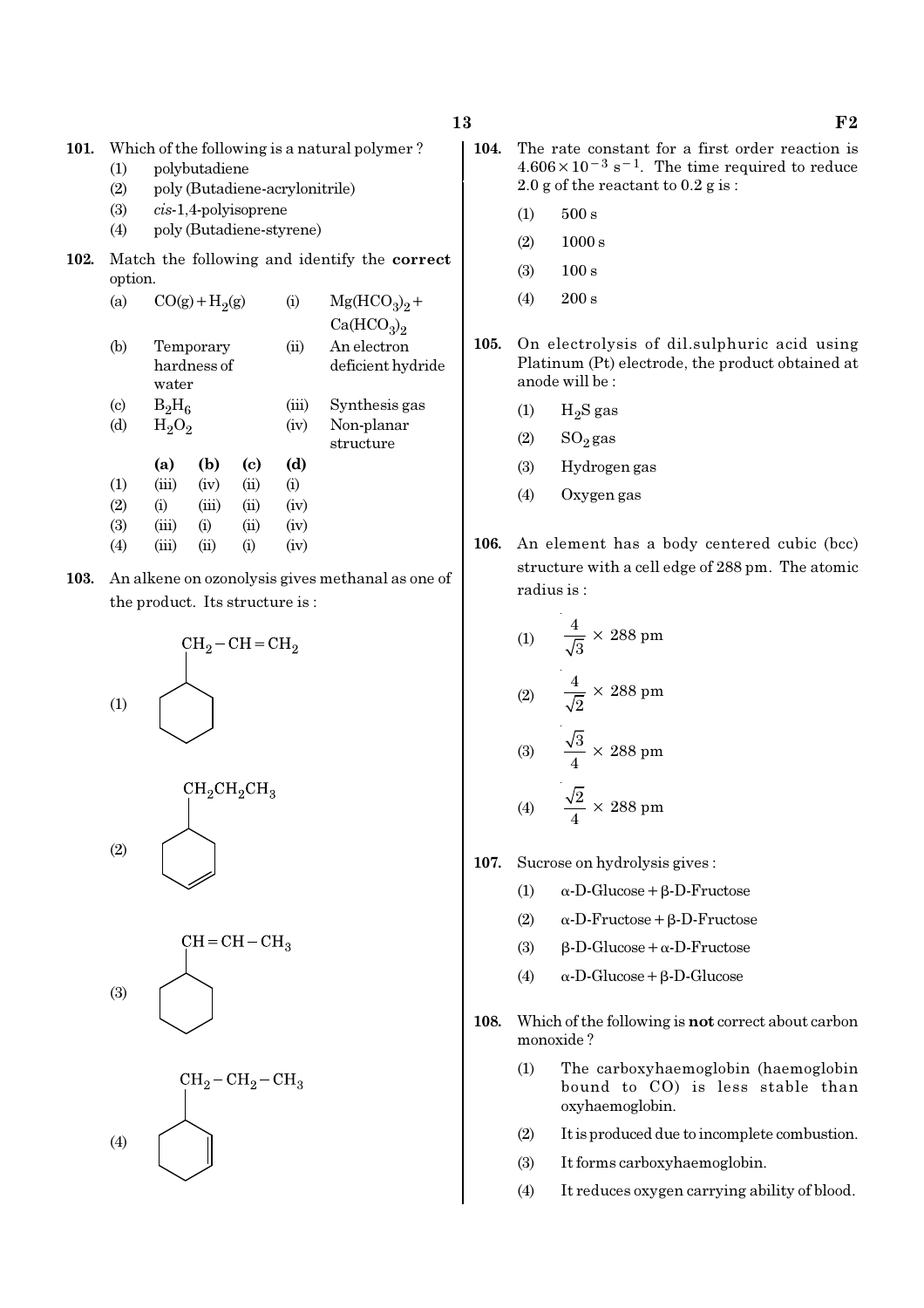$F2$  and  $14$ 

- 109. The mixture which shows positive deviation from Raoult's law is :
	- (1) Acetone+Chloroform
	- (2) Chloroethane+Bromoethane
	- (3) Ethanol+Acetone
	- (4) Benzene+Toluene
- 110. Identify compound X in the following sequence of reactions :





 $CCl<sub>3</sub>$ (2)





- 111. The freezing point depression constant  $(K_f)$  of benzene is  $5.12 \text{ K}$  kg mol<sup>-1</sup>. The freezing point depression for the solution of molality 0.078 m containing a non-electrolyte solute in benzene is (rounded off upto two decimal places) :
	- $(1)$  0.40 K
	- $(2)$  0.60 K
	- $(3)$  0.20 K
	- (4) 0.80 K
- 112. Which of the following is a cationic detergent ?
	- (1) Cetyltrimethyl ammonium bromide
	- (2) Sodium dodecylbenzene sulphonate
	- (3) Sodium lauryl sulphate
	- (4) Sodium stearate
- 113. Paper chromatography is an example of :
	- (1) Thin layer chromatography
	- (2) Column chromatography
	- (3) Adsorption chromatography
	- (4) Partition chromatography
- 114. Identify the correct statement from the following :
	- (1) Vapour phase refining is carried out for Nickel by Van Arkel method.
	- (2) Pig iron can be moulded into a variety of shapes.
	- (3) Wrought iron is impure iron with 4% carbon.
	- (4) Blister copper has blistered appearance due to evolution of CO<sub>2</sub>.
- 115. What is the change in oxidation number of carbon in the following reaction ?

 $\text{CH}_4(g) + 4\text{Cl}_2(g) \rightarrow \text{CCl}_4(l) + 4\text{HCl}(g)$ 

- (1)  $-4$  to  $+4$
- (2)  $0 \text{ to } -4$
- (3)  $+4$  to  $+4$
- (4)  $0 \text{ to } +4$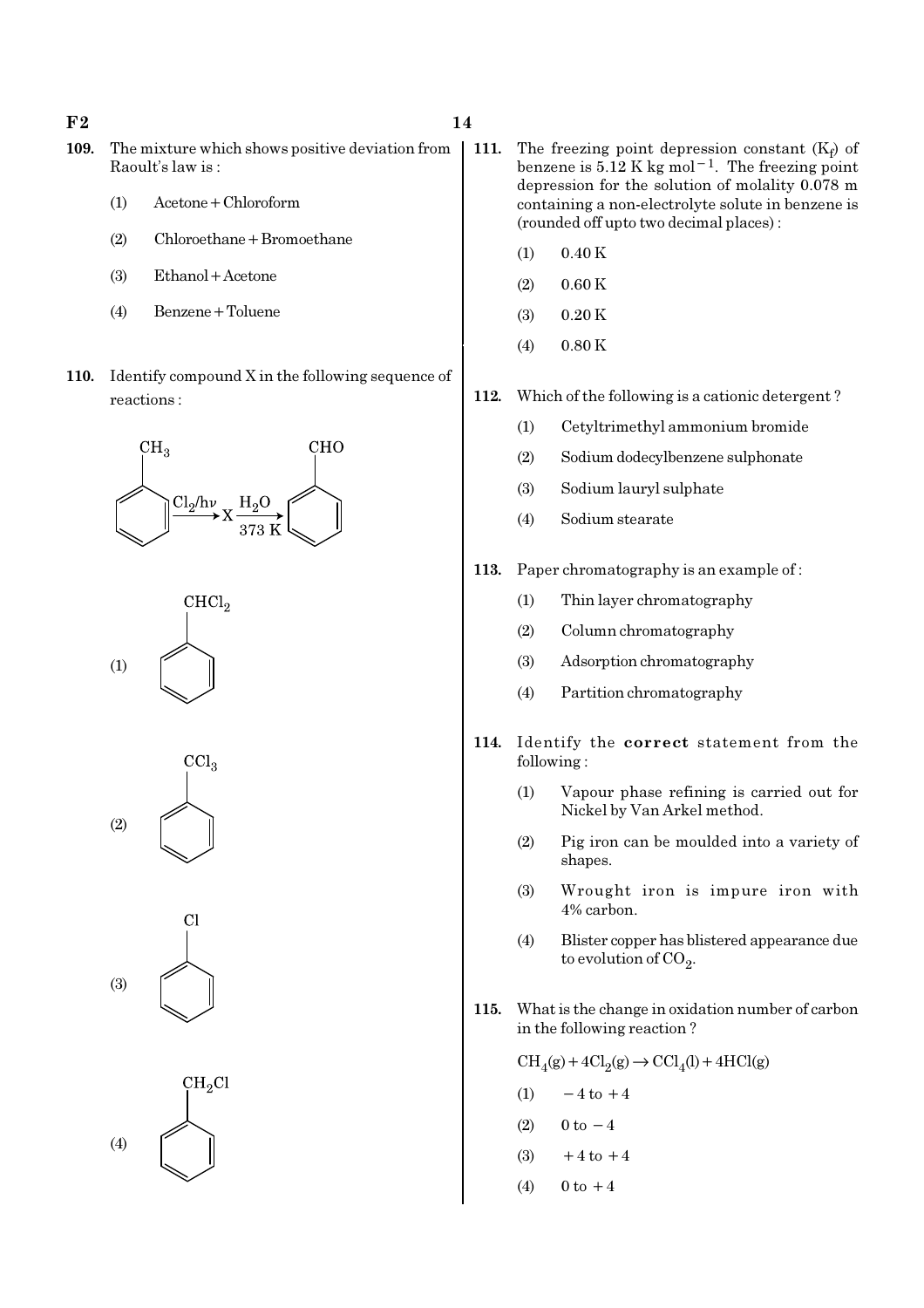- 116. Elimination reaction of 2-Bromo-pentane to form pent-2-ene is :
	- (a) β-Elimination reaction
	- (b) Follows Zaitsev rule
	- (c) Dehydrohalogenation reaction
	- (d) Dehydration reaction
	- $(1)$   $(b), (c), (d)$
	- $(2)$   $(a), (b), (d)$
	- $(3)$   $(a), (b), (c)$
	- $(4)$   $(a), (c), (d)$
- 117. Hydrolysis of sucrose is given by the following reaction.

 $Sucrose+H_2O \rightleftharpoons Glucose+Fructose$ 

If the equilibrium constant (K<sub>c</sub>) is  $2 \times 10^{13}$  at 300 K, the value of  $\Delta_r G^\ominus$  at the same temperature will be :

- (1)  $8.314 \text{ J mol}^{-1}\text{K}^{-1} \times 300 \text{ K} \times \ln(3 \times 10^{13})$
- (2)  $-8.314 \text{ J mol}^{-1} \text{K}^{-1} \times 300 \text{ K} \times \ln(4 \times 10^{13})$
- (3)  $-8.314 \,\mathrm{J} \,\mathrm{mol}^{-1} \mathrm{K}^{-1} \times 300 \,\mathrm{K} \times \ln(2 \times 10^{13})$
- (4) 8.314 J mol<sup>-1</sup>K<sup>-1</sup> × 300 K × ln(2 × 10<sup>13</sup>)
- 118. Match the following :

|                   | Oxide                   |                                |       | <b>Nature</b>                                    |
|-------------------|-------------------------|--------------------------------|-------|--------------------------------------------------|
| (a)               | CO                      |                                |       | Basic                                            |
| (b)               | BaO                     |                                | (ii)  | Neutral                                          |
| $\left( c\right)$ | $\text{Al}_2\text{O}_3$ |                                | (iii) | Acidic                                           |
| (d)               |                         | Cl <sub>2</sub> O <sub>7</sub> |       | (iv)<br>Amphoteric                               |
|                   |                         |                                |       | Which of the following is <b>correct</b> option? |
|                   | (a)                     | (b)                            | (c)   | (d)                                              |
| (1)               | (iii)                   | (iv)                           | (i)   | (ii)                                             |
| (2)               | (iv)                    | (iii)                          | (ii)  | (i)                                              |
| (3)               | (i)                     | (ii)                           | (iii) | (iv)                                             |
| (4)               | (ii)                    | (i)                            | (iv)  | (iii)                                            |
|                   |                         |                                |       |                                                  |

- 119. Identify a molecule which does not exist.
	- $(1)$   $C_2$
	- $(2)$   $O_2$
	- $(3)$  He<sub>2</sub>
	- $(4)$  Li<sub>2</sub>
- 120. The number of Faradays(F) required to produce  $20$  g of calcium from molten CaCl $_2$  (Atomic mass of Ca=40 g mol<sup>-1</sup>) is :
	- (1) 3
	- $(2) 4$
	- $(3) 1$
	- $(4)$  2
- 121. Urea reacts with water to form A which will decompose to form B. B when passed through  $Cu^{2+}$  (aq), deep blue colour solution C is formed. What is the formula of C from the following ?
	- $(1)$   $Cu(OH)<sub>2</sub>$
	- (2)  $CuCO<sub>3</sub>·Cu(OH)<sub>2</sub>$
	- $(3)$  CuSO<sub>4</sub>
	- (4)  $[Cu(NH_3)_4]^{2+}$
- 122. Reaction between acetone and methylmagnesium chloride followed by hydrolysis will give :
	- (1) Tert. butyl alcohol
	- (2) Isobutyl alcohol
	- (3) Isopropyl alcohol
	- (4) Sec. butyl alcohol
- 123. The number of protons, neutrons and electrons in  $^{175}_{71}$ Lu, respectively, are:
	- (1) 71, 71 and 104
	- (2) 175, 104 and 71
	- (3) 71, 104 and 71
	- (4) 104, 71 and 71
- 124. Which of the following alkane cannot be made in good yield by Wurtz reaction ?
	- (1) n-Heptane
	- (2) n-Butane
	- (3) n-Hexane
	- (4) 2,3-Dimethylbutane
- 125. HCl was passed through a solution of  $\mathrm{CaCl}_2$ ,  $\mathrm{MgCl}_2$ and NaCl. Which of the following compound(s) crystallise(s) ?
	- (1) Only  $MgCl<sub>2</sub>$
	- (2) NaCl,  $MgCl<sub>2</sub>$  and  $CaCl<sub>2</sub>$
	- (3) Both  $\mathrm{MgCl}_2$  and  $\mathrm{CaCl}_2$
	- (4) Only NaCl
- 126. Measuring Zeta potential is useful in determining which property of colloidal solution ?
	- (1) Stability of the colloidal particles
	- (2) Size of the colloidal particles
	- (3) Viscosity
	- (4) Solubility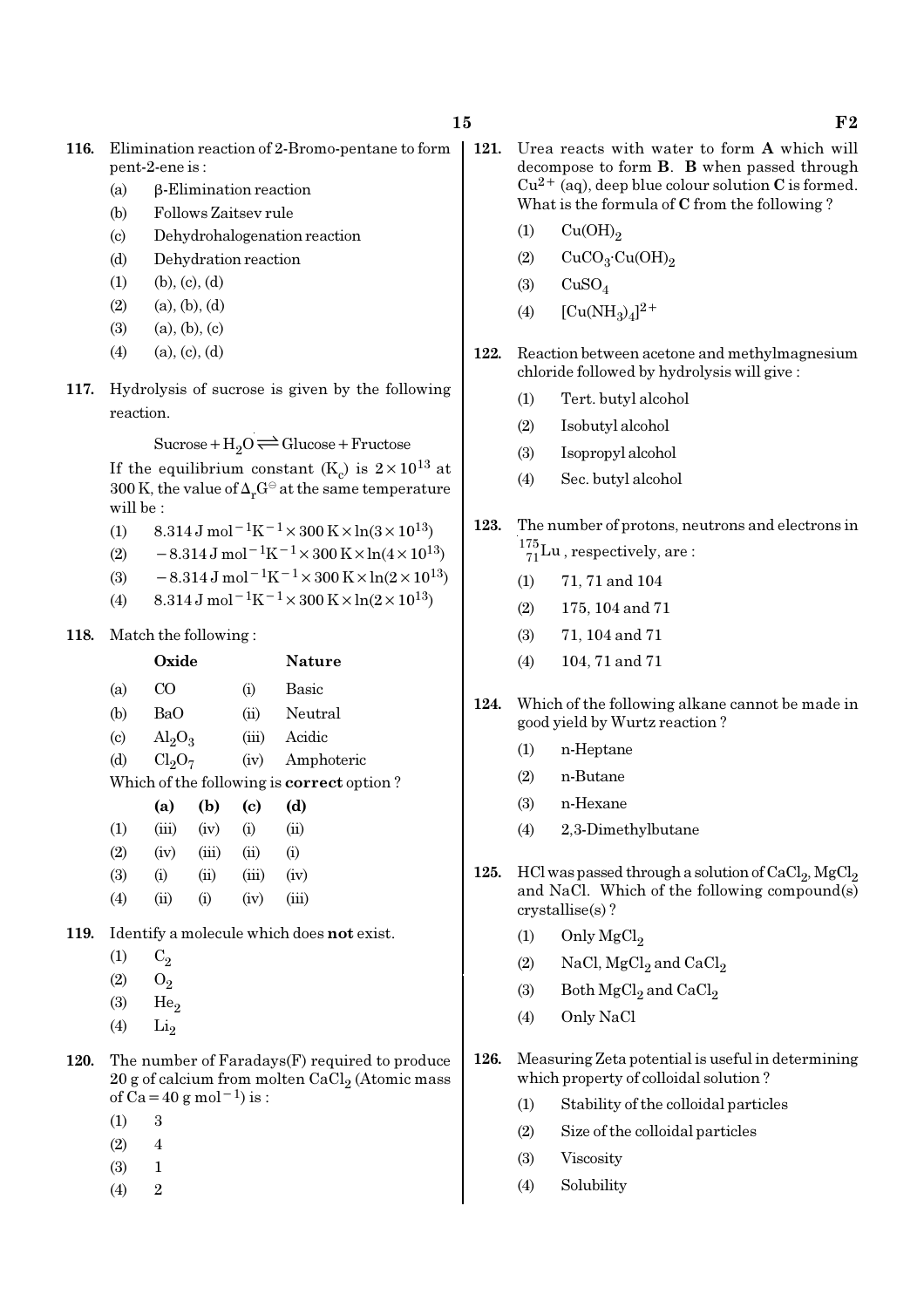$F2$  and  $F3$  16

- 127. Find out the solubility of  $Ni(OH)_2$  in 0.1 M NaOH. Given that the ionic product of  $Ni(OH)_2$  is  $2 \times 10^{-15}$ .
	- (1)  $1 \times 10^{-13}$  M
	- (2)  $1 \times 10^8$  M
	- (3)  $2 \times 10^{-13}$  M
	- (4)  $2 \times 10^{-8}$  M
- 128. For the reaction,  $2Cl(g) \rightarrow Cl_2(g)$ , the correct option is :
	- (1)  $\Delta_r H \leq 0$  and  $\Delta_r S \geq 0$
	- (2)  $\Delta_r H < 0$  and  $\Delta_r S < 0$
	- (3)  $\Delta_r H > 0$  and  $\Delta_r S > 0$
	- (4)  $\Delta_r H > 0$  and  $\Delta_r S < 0$
- 129. The calculated spin only magnetic moment of  $\text{Cr}^{2+}$ ion is :
	- (1) 5.92 BM
	- (2) 2.84 BM
	- (3) 3.87 BM
	- $(4)$  4.90 BM
- 130. Identify the correct statements from the following :
	- (a)  $CO_2(g)$  is used as refrigerant for ice-cream and frozen food.
	- (b) The structure of  $C_{60}$  contains twelve six carbon rings and twenty five carbon rings.
	- (c) ZSM-5, a type of zeolite, is used to convert alcohols into gasoline.
	- (d) CO is colorless and odourless gas.
	- $(1)$  (b) and  $(c)$  only
	- $(2)$   $($ c $)$  and  $(d)$  only
	- $(3)$   $(a)$ ,  $(b)$  and  $(c)$  only
	- $(4)$  (a) and (c) only
- 131. The following metal ion activates many enzymes, participates in the oxidation of glucose to produce ATP and with Na, is responsible for the transmission of nerve signals.
	- (1) Calcium
	- (2) Potassium
	- (3) Iron
	- (4) Copper
- 132. Which of the following set of molecules will have zero dipole moment ?
	- (1) Nitrogen trifluoride, beryllium difluoride, water, 1,3-dichlorobenzene
	- (2) Boron trifluoride, beryllium difluoride, carbon dioxide, 1,4-dichlorobenzene
	- (3) Ammonia, beryllium difluoride, water, 1,4-dichlorobenzene
	- (4) Boron trifluoride, hydrogen fluoride, carbon dioxide, 1,3-dichlorobenzene
- 133. The correct option for free expansion of an ideal gas under adiabatic condition is :
	- (1)  $q < 0$ ,  $\Delta T = 0$  and  $w = 0$
	- (2)  $q > 0$ ,  $\Delta T > 0$  and  $w > 0$
	- (3)  $q = 0, \Delta T = 0$  and  $w = 0$
	- (4)  $q = 0$ ,  $\Delta T < 0$  and  $w > 0$
- 134. Which of the following is the correct order of increasing field strength of ligands to form coordination compounds ?
	- (1)  $F^- < \text{SCN}^- < C_2 O_4^{2-} < \text{CN}^-$
	- (2)  $CN^- < C_2O_4^{2-} < SCN^- < F^-$
	- (3)  $\text{SCN}^- \leq F^- \leq C_2 O_4^{2-} \leq \text{CN}^-$
	- (4)  $\text{SCN}^- < \text{F}^- < \text{CN}^- < C_2 O_4^2$
- 135. A tertiary butyl carbocation is more stable than a secondary butyl carbocation because of which of the following ?
	- (1)  $-$  R effect of  $-$  CH<sub>3</sub> groups
	- (2) Hyperconjugation
	- (3)  $-I$  effect of  $-CH<sub>3</sub>$  groups
	- (4) + R effect of  $-CH<sub>3</sub>$  groups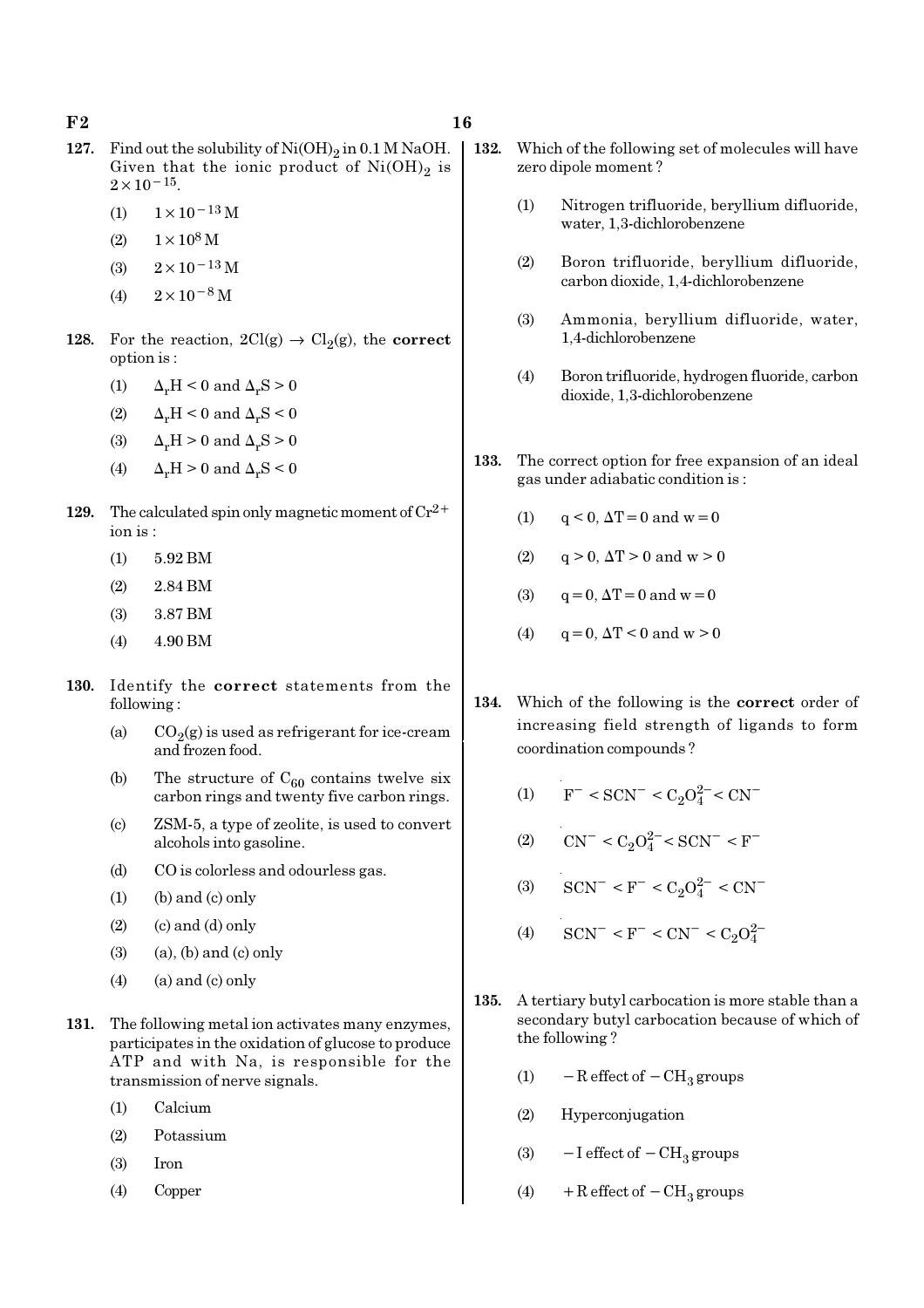- 136. In a guitar, two strings A and B made of same material are slightly out of tune and produce beats of frequency 6 Hz. When tension in B is slightly decreased, the beat frequency increases to 7 Hz. If the frequency of A is 530 Hz, the original frequency of B will be :
	- (1) 536 Hz
	- (2) 537 Hz
	- (3) 523 Hz
	- (4) 524 Hz
- 137. The increase in the width of the depletion region in a p-n junction diode is due to :
	- (1) both forward bias and reverse bias
	- (2) increase in forward current
	- (3) forward bias only
	- (4) reverse bias only
- 138. The quantities of heat required to raise the temperature of two solid copper spheres of radii  $r_1$  and  $r_2$  ( $r_1$ =1.5  $r_2$ ) through 1 K are in the ratio :
	- (1) 3 2 (2) 5 3 27
	- (3) 8 (4)  $\frac{9}{4}$
- 139. A series LCR circuit is connected to an ac voltage source. When L is removed from the circuit, the phase difference between current and voltage  $is \frac{1}{3}$ π . If instead C is removed from the circuit, the phase difference is again  $\frac{1}{3}$ π between current and voltage. The power factor of the circuit is :
	- $(1)$  1.0
	- $(2)$  −1.0
	- (3) zero
	- (4) 0.5
- 140. A ball is thrown vertically downward with a velocity of 20 m/s from the top of a tower. It hits the ground after some time with a velocity of 80 m/s. The height of the tower is :  $(g=10 \text{ m/s}^2)$ 
	- (1) 320 m
	- (2) 300 m
	- (3) 360 m
	- (4) 340 m
- 141. In Young's double slit experiment, if the separation between coherent sources is halved and the distance of the screen from the coherent sources is doubled, then the fringe width becomes :
	- (1) four times
	- (2) one-fourth
	- (3) double
	- (4) half
- 142. Which of the following graph represents the variation of resistivity  $(\rho)$  with temperature (T) for copper ?

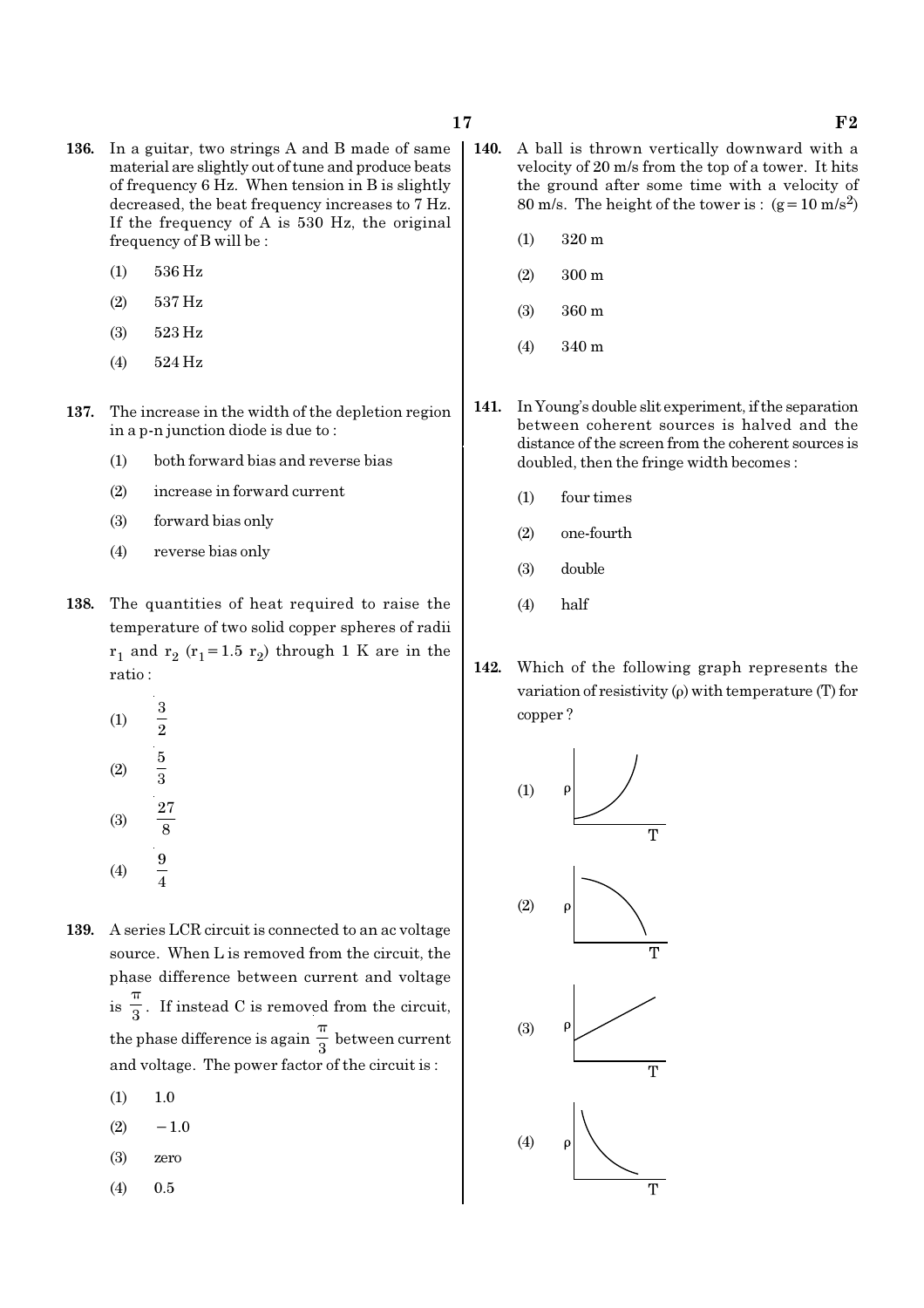- 143. A long solenoid of 50 cm length having 100 turns carries a current of 2.5 A. The magnetic field at the centre of the solenoid is :
	- $(\mu_0 = 4\pi \times 10^{-7} \text{ T m A}^{-1})$
	- (1) 6.28 $\times$ 10<sup>-5</sup> T
	- (2)  $3.14 \times 10^{-5}$  T
	- (3) 6.28 $\times$ 10<sup>-4</sup> T
	- (4)  $3.14 \times 10^{-4}$  T
- 144. Light of frequency 1.5 times the threshold frequency is incident on a photosensitive material. What will be the photoelectric current if the frequency is halved and intensity is doubled ?
	- (1) one-fourth
	- (2) zero
	- (3) doubled
	- (4) four times
- 145. A screw gauge has least count of 0.01 mm and there are 50 divisions in its circular scale.

The pitch of the screw gauge is :

- (1) 0.5 mm
- (2) 1.0 mm
- (3) 0.01 mm
- (4) 0.25 mm
- 146. Two bodies of mass 4 kg and 6 kg are tied to the ends of a massless string. The string passes over a pulley which is frictionless (see figure). The acceleration of the system in terms of acceleration due to gravity (g) is :



- $(1)$  g/5
- $(2)$  g/10
- (3) g

(4) g/2

- 147. For transistor action, which of the following statements is correct ?
	- (1) Both emitter junction as well as the collector junction are forward biased.
	- (2) The base region must be very thin and lightly doped.
	- (3) Base, emitter and collector regions should have same doping concentrations.
	- (4) Base, emitter and collector regions should have same size.
- 148. For which one of the following, Bohr model is not valid ?
	- (1) Deuteron atom
	- (2) Singly ionised neon atom  $(Ne^+)$
	- (3) Hydrogen atom
	- (4) Singly ionised helium atom  $(He<sup>+</sup>)$
- 149. A capillary tube of radius r is immersed in water and water rises in it to a height h. The mass of the water in the capillary is 5 g. Another capillary tube of radius 2r is immersed in water. The mass of water that will rise in this tube is :
	- $(1)$  10.0 g
	- $(2)$  20.0 g
	- (3) 2.5 g
	- (4)  $5.0 \text{ g}$
- 150. The ratio of contributions made by the electric field and magnetic field components to the intensity of an electromagnetic wave is : (c=speed of electromagnetic waves)
	- $(1) 1 : c$
	- (2)  $1 : c^2$
	- $(3)$  c : 1
	- $(4) \quad 1 : 1$
- 151. An iron rod of susceptibility 599 is subjected to a magnetising field of 1200 A m<sup>-1</sup>. The permeability of the material of the rod is :

 $(\mu_0 = 4\pi \times 10^{-7} \text{ T m A}^{-1})$ 

- (1)  $2.4\pi \times 10^{-5}$  T m A<sup>-1</sup> (2)  $2.4\pi \times 10^{-7}$  T m A<sup>-1</sup>
- (3)  $2.4\pi \times 10^{-4}$  T m A<sup>-1</sup>
- (4)  $8.0 \times 10^{-5}$  T m A<sup>-1</sup>
- **152.** The Brewsters angle  $i<sub>b</sub>$  for an interface should be :
	- (1)  $45^{\circ} < i_b < 90^{\circ}$
	- (2)  $i_b = 90^{\circ}$
	- (3)  $0^{\circ} < i_b < 30^{\circ}$
	- (4)  $30^{\circ} < i_b < 45^{\circ}$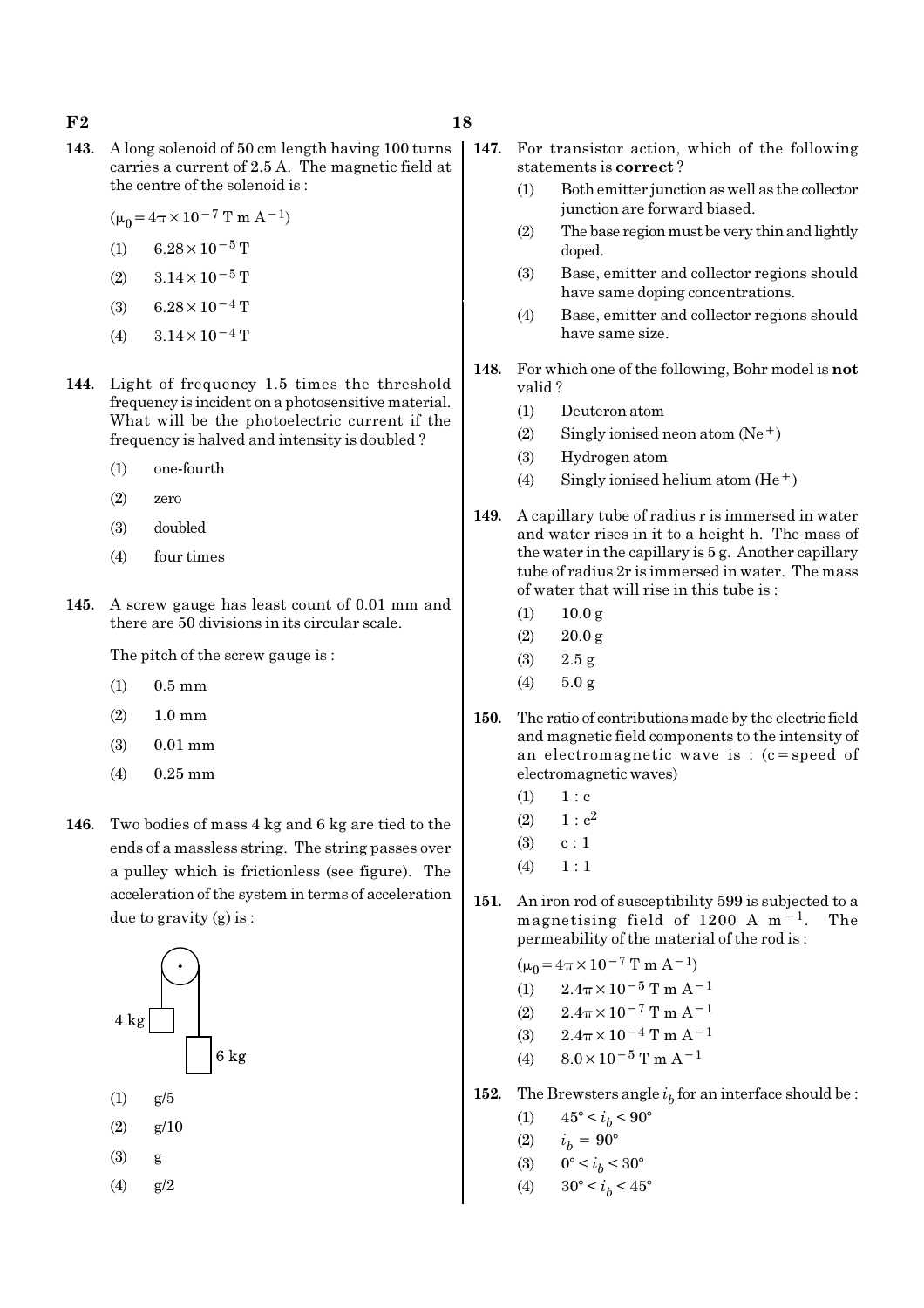- 153. The phase difference between displacement and acceleration of a particle in a simple harmonic motion is :
	- (1)  $\frac{\pi}{2}$  rad π
	- (2) zero
	- (3)  $\pi$  rad
	- (4)  $\frac{3\pi}{2}$  rad π
- 154. Two particles of mass 5 kg and 10 kg respectively are attached to the two ends of a rigid rod of length 1 m with negligible mass.

The centre of mass of the system from the 5 kg particle is nearly at a distance of :

- $(1)$  67 cm
- $(2)$  80 cm
- (3) 33 cm
- (4) 50 cm
- 155. A spherical conductor of radius 10 cm has a charge of  $3.2 \times 10^{-7}$  C distributed uniformly. What is the magnitude of electric field at a point 15 cm from the centre of the sphere ?

$$
\left(\frac{1}{4\pi\epsilon_0} = 9 \times 10^9 \text{ N m}^2/\text{C}^2\right)
$$
  
(1) 1.28 × 10<sup>6</sup> N/C

(2) 
$$
1.28 \times 10^7
$$
 N/C

- (3)  $1.28 \times 10^4$  N/C
- (4)  $1.28 \times 10^5$  N/C
- 156. Assume that light of wavelength 600 nm is coming from a star. The limit of resolution of telescope whose objective has a diameter of 2 m is :
	- (1)  $7.32 \times 10^{-7}$  rad
	- (2) 6.00 $\times$ 10<sup>-7</sup> rad
	- (3) 3.66×10−7 rad
	- (4)  $1.83 \times 10^{-7}$  rad
- 157. A charged particle having drift velocity of  $7.5 \times 10^{-4}$  m s<sup>-1</sup> in an electric field of  $3 \times 10^{-10}$  Vm<sup>-1</sup>, has a mobility in m<sup>2</sup> V<sup>-1</sup> s<sup>-1</sup> of :
	- $(1)$  2.5×10<sup>-6</sup>
	- $(2)$  2.25×10<sup>-15</sup>
	- (3)  $2.25 \times 10^{15}$
	- (4)  $2.5 \times 10^6$
- 158. Taking into account of the significant figures, what is the value of 9.99 m−0.0099 m ?
	- (1) 9.980 m
	- $(2)$  9.9 m
	- (3) 9.9801 m
	- (4) 9.98 m

159. The energy equivalent of 0.5 g of a substance is :

- (1)  $1.5 \times 10^{13}$  J
- (2)  $0.5 \times 10^{13}$  J
- (3)  $4.5 \times 10^{16}$  J
- (4)  $4.5 \times 10^{13}$  J
- **160.** When a uranium isotope  $^{235}_{92}$ U is bombarded with a neutron, it generates  $^{89}_{36}\text{Kr}$  , three neutrons and :
	- (1)  $\frac{101}{36}$ Kr
	- (2)  $\frac{103}{36}$ Kr
	- (3)  $\frac{144}{56}Ba$
	- (4)  $\frac{91}{40}Zr$
- 161. A short electric dipole has a dipole moment of 16×10−<sup>9</sup> C m. The electric potential due to the dipole at a point at a distance of 0.6 m from the centre of the dipole, situated on a line making an angle of  $60^{\circ}$  with the dipole axis is :

$$
\left(\frac{1}{4\pi\epsilon_0} = 9 \times 10^9 \text{ N m}^2/\text{C}^2\right)
$$
  
(1) 400 V

- (2) zero
- $(3)$  50 V
- (4) 200 V
- 162. A cylinder contains hydrogen gas at pressure of  $249$  kPa and temperature  $27^{\circ}$ C.

Its density is :  $(R=8.3 \text{ J mol}^{-1}\text{ K}^{-1})$ 

- (1)  $0.1 \text{ kg/m}^3$
- (2)  $0.02 \text{ kg/m}^3$
- (3)  $0.5 \text{ kg/m}^3$
- (4)  $0.2 \text{ kg/m}^3$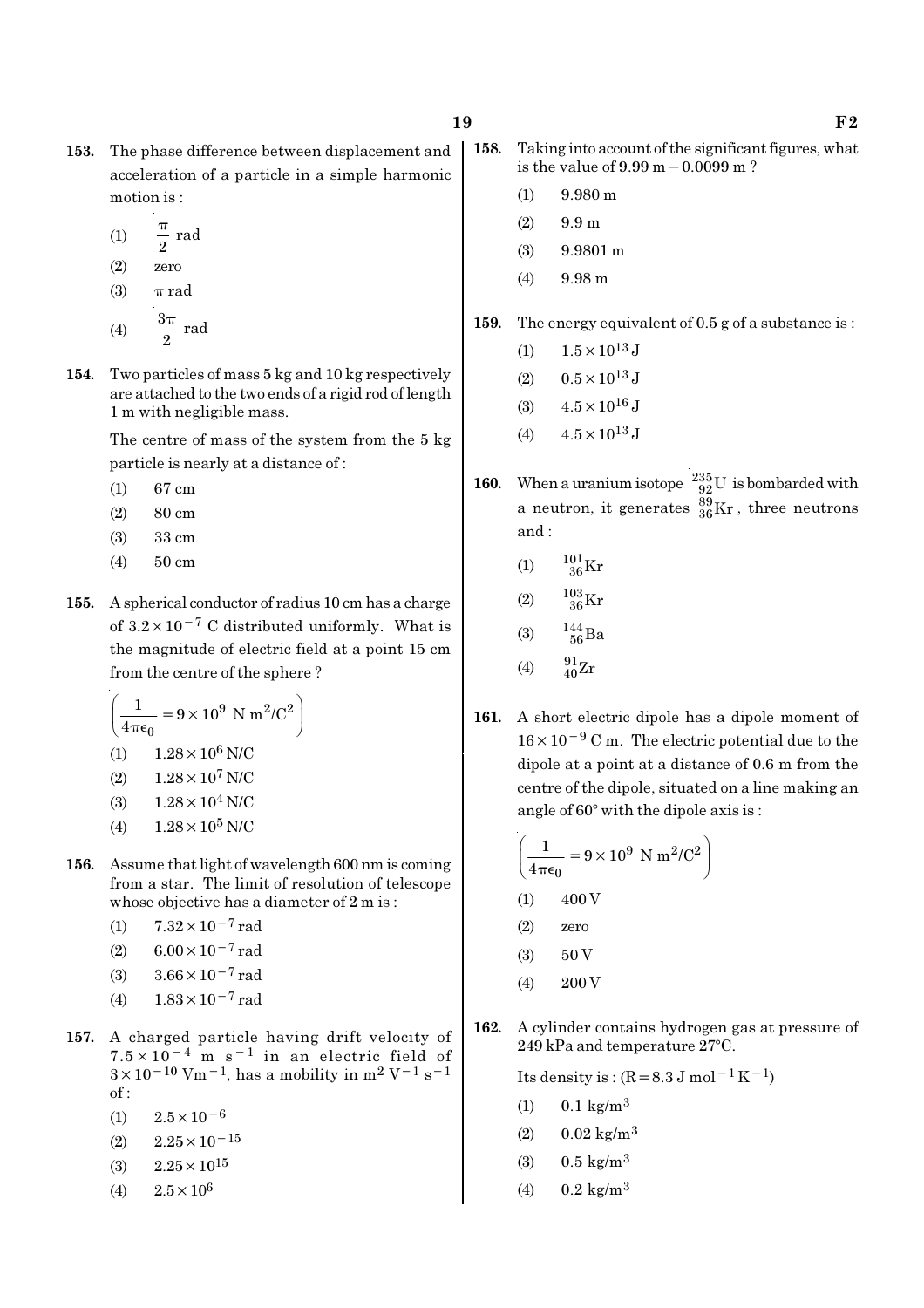- 163. The average thermal energy for a mono-atomic gas is : ( $k_B$  is Boltzmann constant and T, absolute temperature)
	- (1)  $\frac{3}{8}$  k<sub>B</sub>  $\frac{5}{2}$  k<sub>B</sub>T  $(2)$   $\frac{\cdot}{2}$  k<sub>B</sub>  $\frac{7}{2} k_B T$ (3)  $\frac{1}{2}$  k<sub>B</sub>  $\frac{1}{2} k_B T$
	- (4)  $\frac{3}{2}$  k<sub>B</sub>  $\frac{3}{2}$  k<sub>B</sub>T

164. The color code of a resistance is given below :



The values of resistance and tolerance, respectively, are :

- (1)  $4.7 \text{ k}\Omega$ , 5%
- (2)  $470 \Omega, 5\%$
- (3)  $470 \text{ k}\Omega, 5\%$
- (4)  $47 k\Omega$ , 10%
- 165. For the logic circuit shown, the truth table is :



- 166. A resistance wire connected in the left gap of a metre bridge balances a 10  $\Omega$  resistance in the right gap at a point which divides the bridge wire in the ratio  $3:2$ . If the length of the resistance wire is 1.5 m, then the length of 1  $\Omega$  of the resistance wire is :
	- (1)  $1.5 \times 10^{-1}$  m
	- (2)  $1.5 \times 10^{-2}$  m
	- (3)  $1.0 \times 10^{-2}$  m
	- (4)  $1.0 \times 10^{-1}$  m
- 167. Find the torque about the origin when a force of  $3 \hat{j}$  N acts on a particle whose position vector is  $2 \hat{k}$  m .
	- (1)  $-6\hat{i}$  N m
	- (2)  $6 \stackrel{\wedge}{k}$  N m
	- (3)  $6i$  N m
	- (4)  $6\hat{j}$  N m
- 168. A wire of length L, area of cross section A is hanging from a fixed support. The length of the wire changes to  $\mathrm{L}_1$  when mass M is suspended from its free end. The expression for Young's modulus is :

(1) 
$$
\frac{MgL}{AL_1}
$$
  
(2) 
$$
\frac{MgL}{A(L_1 - L)}
$$
  
(3) 
$$
\frac{MgL_1}{AL_1}
$$

$$
(4) \qquad \frac{\text{AL}}{\text{Mg}(L_1 - L)} \qquad (4)
$$

- 169. A 40  $\mu$ F capacitor is connected to a 200 V, 50 Hz ac supply. The rms value of the current in the circuit is, nearly :
	- $(1)$  2.5 A
	- (2) 25.1 A
	- (3) 1.7 A
	- (4) 2.05 A
- 170. A body weighs 72 N on the surface of the earth. What is the gravitational force on it, at a height equal to half the radius of the earth ?
	- (1) 30 N
	- (2) 24 N
	- (3) 48 N
	- (4) 32 N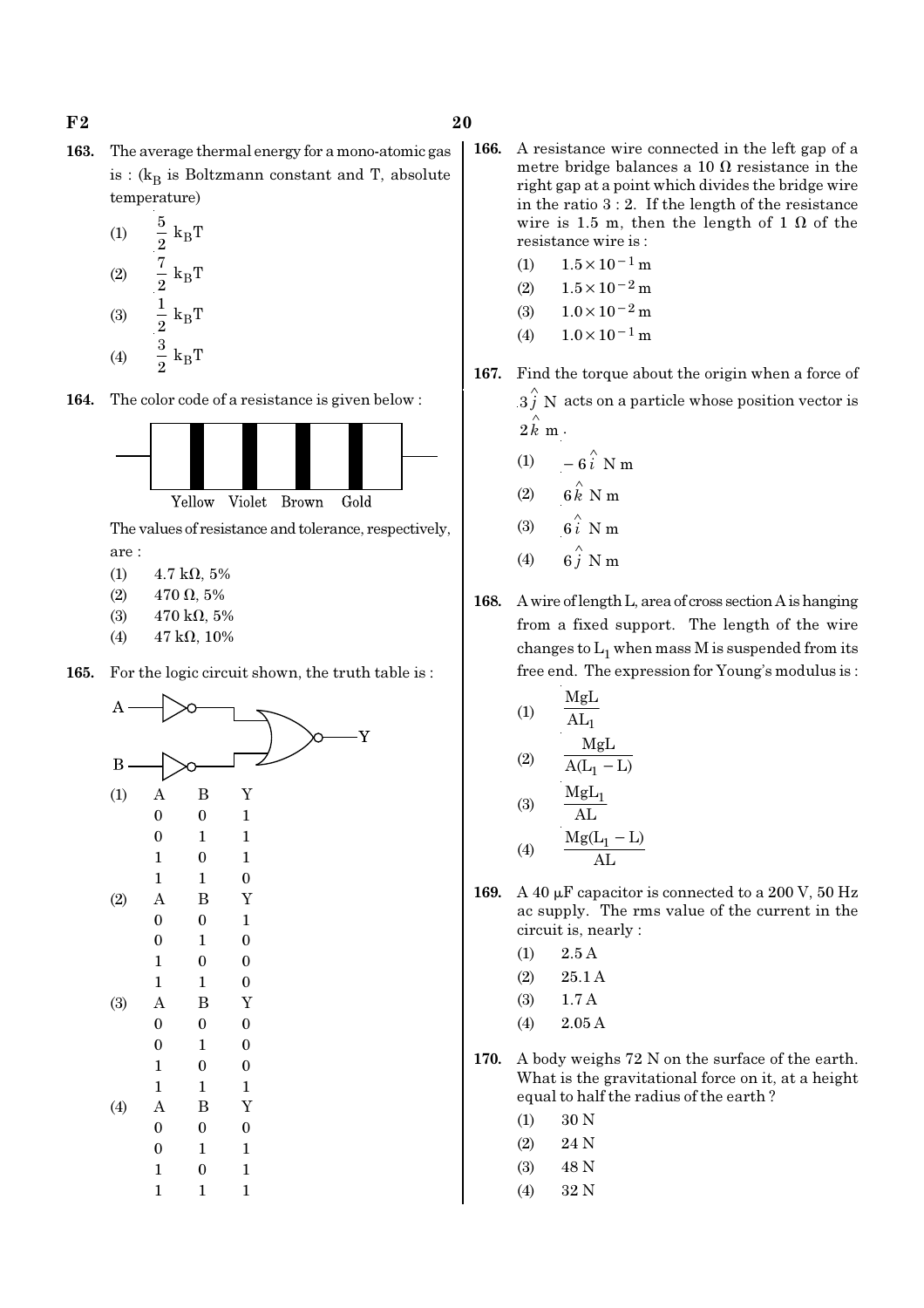- 171. An electron is accelerated from rest through a potential difference of V volt. If the de Broglie wavelength of the electron is  $1.227 \times 10^{-2}$  nm, the potential difference is :
	- $(1)$  10<sup>3</sup> V
	- $(2)$  10<sup>4</sup> V
	- $(3)$  10 V
	- (4)  $10^2$  V
- 172. A ray is incident at an angle of incidence  $i$  on one surface of a small angle prism (with angle of prism A) and emerges normally from the opposite surface. If the refractive index of the material of the prism is  $\mu$ , then the angle of incidence is nearly equal to :
	- $(1)$   $\mu$ A

(2) 
$$
\frac{\mu A}{2}
$$
  
\n(3)  $\frac{A}{2\mu}$   
\n(4)  $\frac{2A}{\mu}$ 

- 173. The solids which have the negative temperature coefficient of resistance are :
	- (1) semiconductors only
	- (2) insulators and semiconductors
	- (3) metals
	- (4) insulators only
- 174. In a certain region of space with volume  $0.2 \text{ m}^3$ . the electric potential is found to be 5 V throughout. The magnitude of electric field in this region is :
	- (1) 1 N/C
	- (2) 5 N/C
	- (3) zero
	- (4) 0.5 N/C
- 175. Light with an average flux of 20 W/cm2 falls on a non-reflecting surface at normal incidence having surface area 20 cm<sup>2</sup>. The energy received by the surface during time span of 1 minute is :
	- (1)  $24 \times 10^3$  J
	- (2)  $48 \times 10^3$  J
	- (3)  $10 \times 10^3$  J
	- (4)  $12 \times 10^3$  J

176. The capacitance of a parallel plate capacitor with air as medium is  $6 \mu$ F. With the introduction of a dielectric medium, the capacitance becomes  $30 \mu$ F. The permittivity of the medium is :

$$
(\epsilon_0 = 8.85 \times 10^{-12} \, \text{C}^2 \, \text{N}^{-1} \, \text{m}^{-2})
$$

- (1)  $0.44 \times 10^{-10}$  C<sup>2</sup> N<sup>-1</sup> m<sup>-2</sup>
- (2)  $5.00 \text{ C}^2 \text{ N}^{-1} \text{ m}^{-2}$
- (3)  $0.44 \times 10^{-13}$  C<sup>2</sup> N<sup>-1</sup> m<sup>-2</sup>
- (4)  $1.77 \times 10^{-12}$  C<sup>2</sup> N<sup>-1</sup> m<sup>-2</sup>
- 177. The energy required to break one bond in DNA is  $10^{-20}$  J. This value in eV is nearly :
	- $(1)$  0.06
	- $(2) \qquad 0.006$
	- (3) 6
	- $(4)$  0.6
- 178. Dimensions of stress are :
	- (1)  $[ML^0T^{-2}]$
	- (2)  $[ML^{-1}T^{-2}]$
	- (3)  $[MLT^{-2}]$
	- (4)  $[ML^2T^{-2}]$
- 179. Two cylinders A and B of equal capacity are connected to each other via a stop cock. A contains an ideal gas at standard temperature and pressure. B is completely evacuated. The entire system is thermally insulated. The stop cock is suddenly opened. The process is :
	- (1) isochoric
	- (2) isobaric
	- (3) isothermal
	- (4) adiabatic
- 180. The mean free path for a gas, with molecular diameter d and number density n can be expressed as :

(1) 
$$
\frac{1}{\sqrt{2} n^2 \pi d^2}
$$
  
(2) 
$$
\frac{1}{\sqrt{2} 2^2 \pi d^2}
$$

(2) 
$$
\sqrt{2} n^2 \pi^2 d^2
$$
  
(3)  $\frac{1}{\sqrt{2} n \pi d}$ 

(4) 
$$
\frac{1}{\sqrt{2} \text{ n} \pi d^2}
$$

- o 0 o -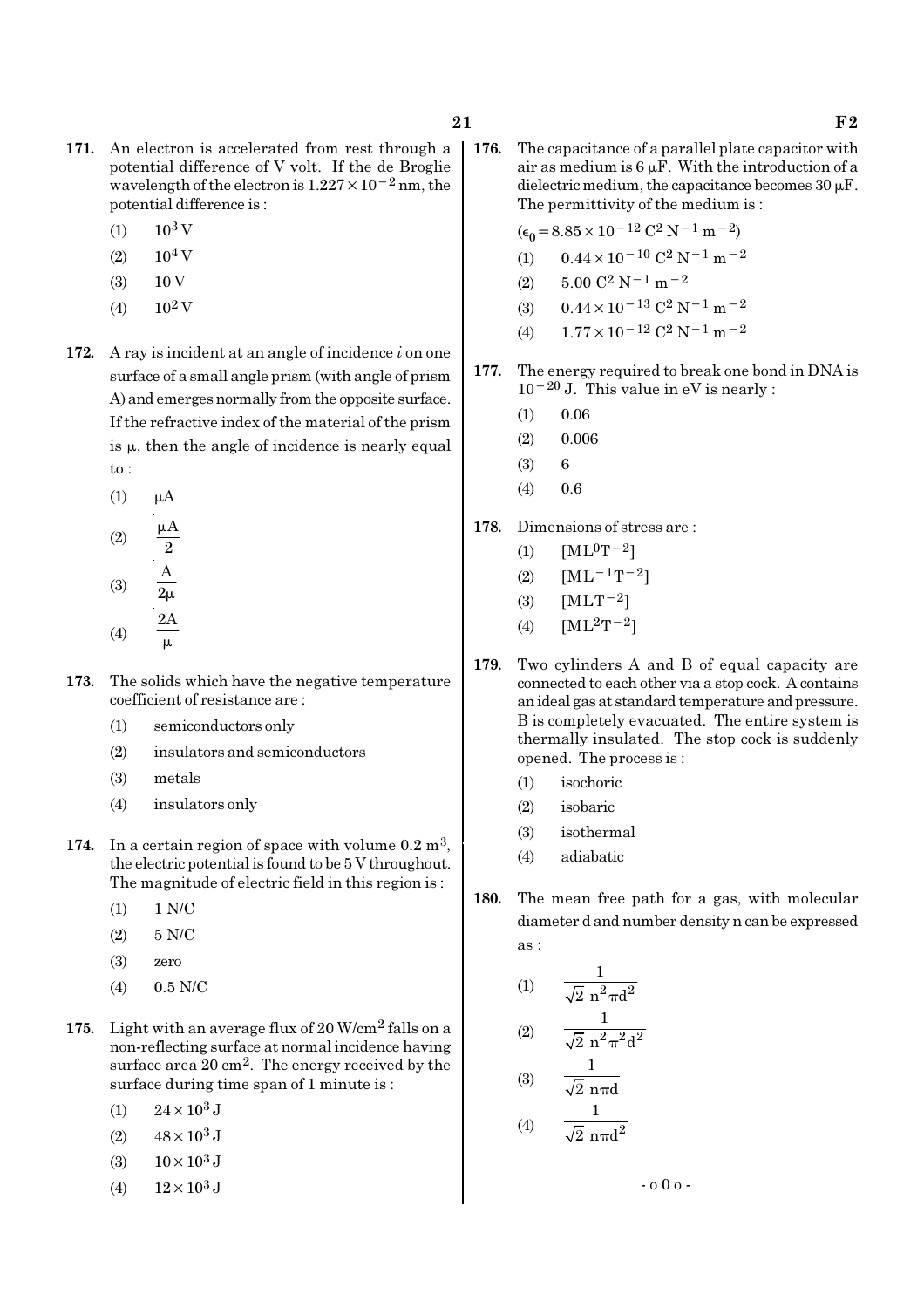# $F2$  and  $F2$  and  $F2$  and  $F2$  and  $F2$  and  $F2$  and  $F2$  and  $F2$  and  $F2$  and  $F2$  and  $F2$  and  $F2$  and  $F2$  and  $F2$  and  $F2$  and  $F2$  and  $F2$  and  $F2$  and  $F2$  and  $F2$  and  $F2$  and  $F2$  and  $F2$  and  $F2$  and  $F2$  Space For Rough Work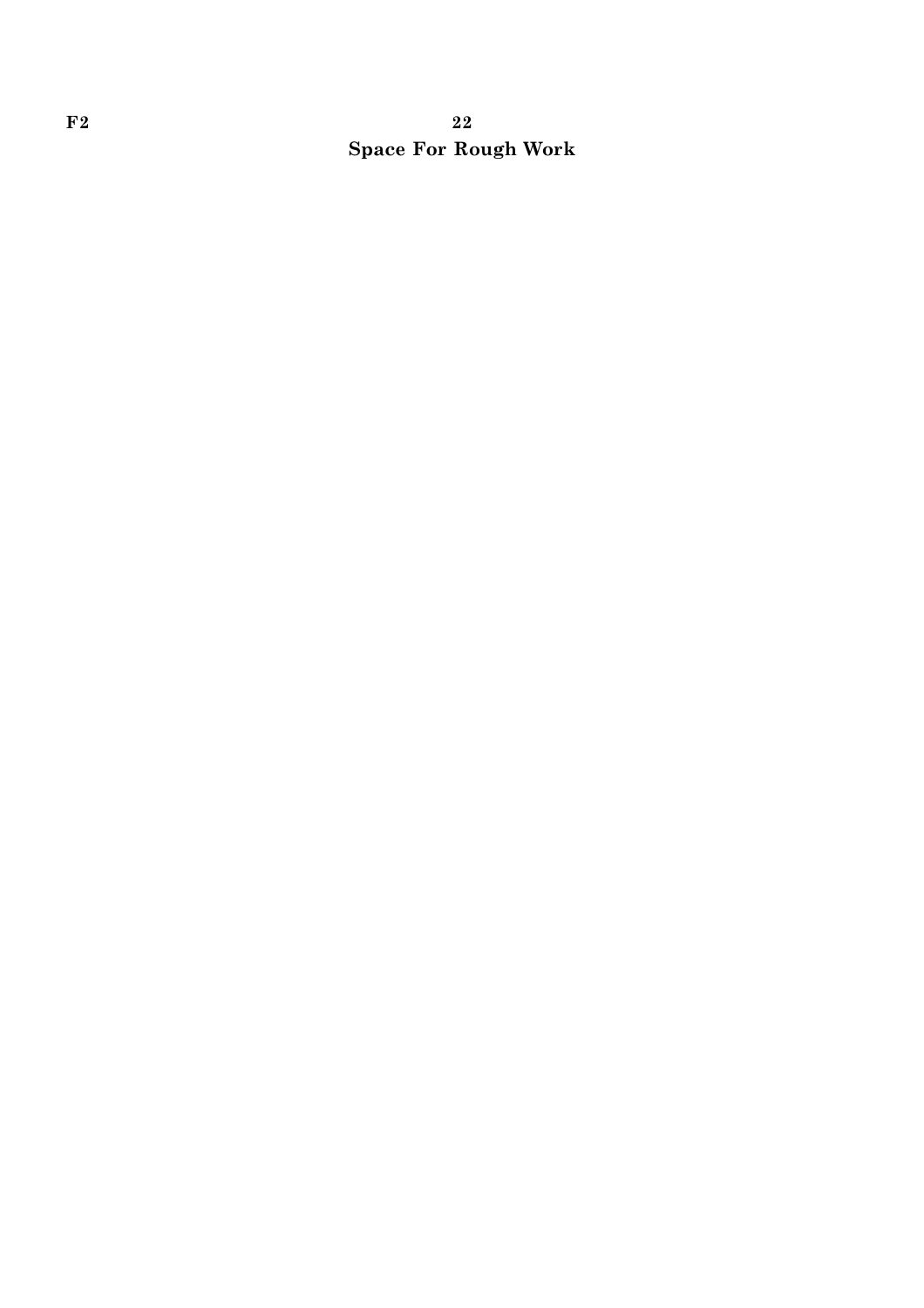# 23 F2 Space For Rough Work